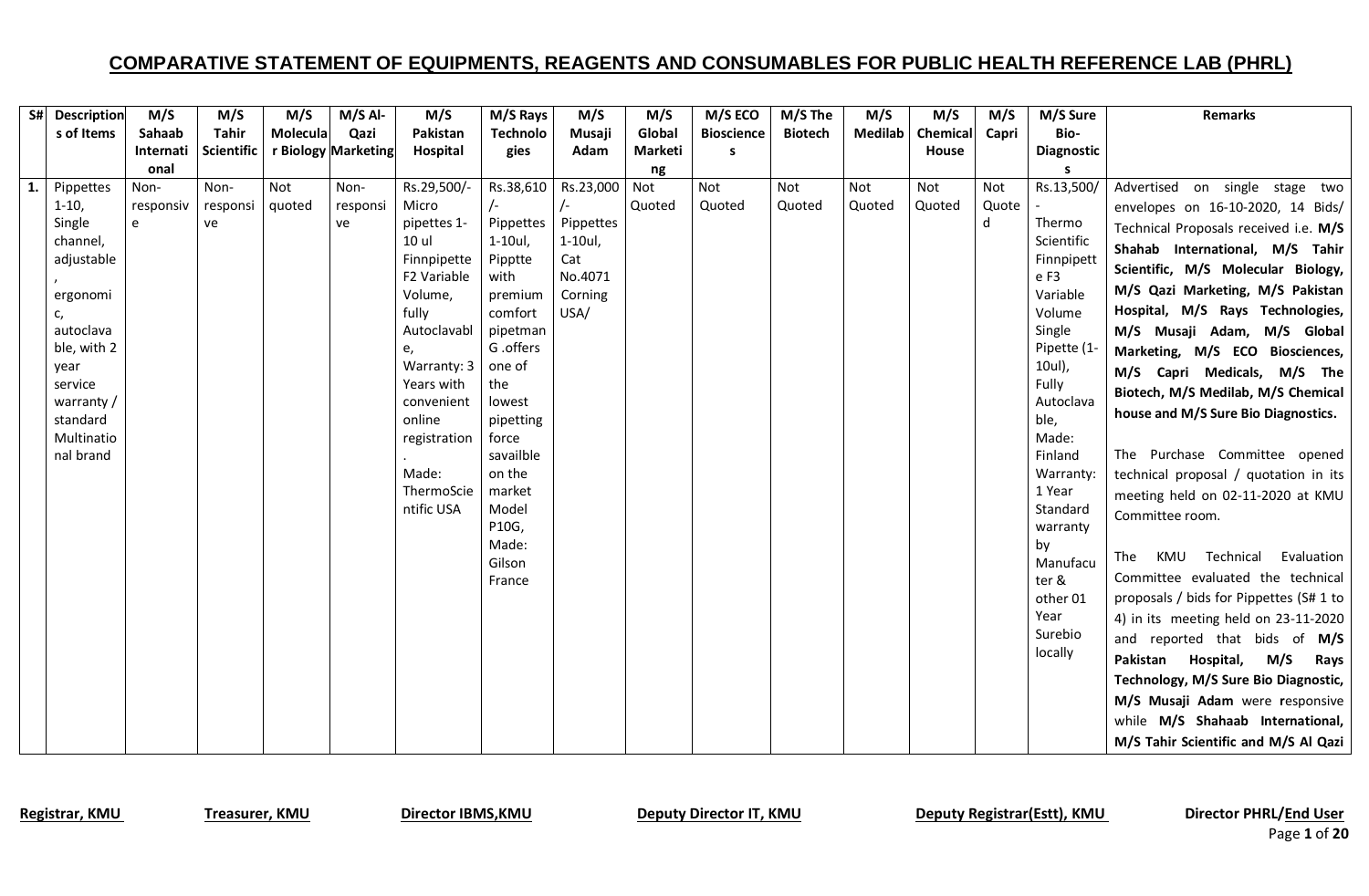|    | S# Description          | M/S       | M/S                | M/S      | $M/S$ Al-           | M/S         | M/S Rays        | M/S        | M/S     | M/S ECO           | M/S The        | M/S            | M/S      | M/S   | M/S Sure              | <b>Remarks</b>                            |
|----|-------------------------|-----------|--------------------|----------|---------------------|-------------|-----------------|------------|---------|-------------------|----------------|----------------|----------|-------|-----------------------|-------------------------------------------|
|    | s of Items              | Sahaab    | <b>Tahir</b>       | Molecula | Qazi                | Pakistan    | <b>Technolo</b> | Musaji     | Global  | <b>Bioscience</b> | <b>Biotech</b> | <b>Medilab</b> | Chemical | Capri | Bio-                  |                                           |
|    |                         | Internati | <b>Scientific</b>  |          | r Biology Marketing | Hospital    | gies            | Adam       | Marketi | s                 |                |                | House    |       | <b>Diagnostic</b>     |                                           |
|    |                         | onal      |                    |          |                     |             |                 |            | ng      |                   |                |                |          |       | s                     |                                           |
|    |                         |           |                    |          |                     |             |                 |            |         |                   |                |                |          |       |                       | Marketing Non Responsive due to           |
|    |                         |           |                    |          |                     |             |                 |            |         |                   |                |                |          |       |                       | "non provision of 2 years service         |
|    |                         |           |                    |          |                     |             |                 |            |         |                   |                |                |          |       |                       | warranty and do not have enough           |
|    |                         |           |                    |          |                     |             |                 |            |         |                   |                |                |          |       |                       | evidence to suggest these as standard     |
|    |                         |           |                    |          |                     |             |                 |            |         |                   |                |                |          |       |                       | multinational brand".                     |
|    |                         |           |                    |          |                     |             |                 |            |         |                   |                |                |          |       |                       |                                           |
|    |                         |           |                    |          |                     |             |                 |            |         |                   |                |                |          |       |                       | The KMU Purchase Committee in its         |
|    |                         |           |                    |          |                     |             |                 |            |         |                   |                |                |          |       |                       | meeting held on 02-12-2020 opened         |
|    |                         |           |                    |          |                     |             |                 |            |         |                   |                |                |          |       |                       | the sealed financial bid of technically   |
|    |                         |           |                    |          |                     |             |                 |            |         |                   |                |                |          |       |                       | qualified bidders and recommended         |
|    |                         |           |                    |          |                     |             |                 |            |         |                   |                |                |          |       |                       |                                           |
|    |                         |           |                    |          |                     |             |                 |            |         |                   |                |                |          |       |                       | rate of Rs.13,500/- for Thermo            |
|    |                         |           |                    |          |                     |             |                 |            |         |                   |                |                |          |       |                       | Scientific Finnpipette F3 Variable        |
|    |                         |           |                    |          |                     |             |                 |            |         |                   |                |                |          |       |                       | Volume Single Pipette (1-10ul), Fully     |
|    |                         |           |                    |          |                     |             |                 |            |         |                   |                |                |          |       |                       | Autoclavable, Finland quoted by M/S       |
|    |                         |           |                    |          |                     |             |                 |            |         |                   |                |                |          |       |                       | Sure Bio-Diagnostic the being the         |
|    |                         |           |                    |          |                     |             |                 |            |         |                   |                |                |          |       |                       | lowest.                                   |
| 2. | Pippettes               | Non-      | Non-               | Not      | Non-                | Rs.29,500/- | Rs.36,270       | Rs.23,000  | Not     | Not               | Not            | Not            | Not      | Not   | Rs.13,500/            | Purchase<br>Committee<br>The              |
|    | 10-100                  | responsiv | responsiv   quoted |          | responsiv           | Micro       | $\sqrt{-}$      | $\sqrt{-}$ | Quoted  | Quoted            | Quoted         | Quoted         | Quoted   | Quote | Thermo                | recommended rate of Rs.13,500/- for       |
|    | μl,                     | e         | e                  |          | e                   | pipettes    | Pippettes       | Pippettes  |         |                   |                |                |          | d     | Scientific            | Thermo Scientific Finnpipette F3          |
|    | Single                  |           |                    |          |                     | 10-100 ul   | 10-100          | 10-100     |         |                   |                |                |          |       | Finnpipett            | Variable Pipette : $(10 - 100)$ Finland   |
|    | channel,                |           |                    |          |                     | Finnpipette | μΙ,             | μl,        |         |                   |                |                |          |       | e F3                  | quoted by M/S Sure Bio-Diagnostics        |
|    | adjustable              |           |                    |          |                     | F2          | Pipptte         | Cat        |         |                   |                |                |          |       | Variable              | being the lowest.                         |
|    | warranty /              |           |                    |          |                     | Made: USA   | with            | No.4073    |         |                   |                |                |          |       | Pipette:              |                                           |
|    | standard                |           |                    |          |                     |             | P100G<br>Made:  | Corning    |         |                   |                |                |          |       | $(10 - 100)$<br>Made: |                                           |
|    | Multinatio<br>nal brand |           |                    |          |                     |             | France          | <b>USA</b> |         |                   |                |                |          |       | Finland               |                                           |
|    |                         | Non-      | Non-               | Not      | Non-                | Rs.34,500/- | Rs.36,270       | Rs.23,000  | Not     | <b>Not</b>        | Not            | Not            | Not      | Not   | Rs.13,500/            | The<br>Purchase<br>Committee              |
| 3. | Pippettes<br>20-200 µl, | responsiv | responsiv   quoted |          | respons             | Micro       | $\sqrt{-}$      | $\sqrt{-}$ | Quoted  | Quoted            | Quoted         | Quoted         | Quoted   | Quote | Thermo                | recommended rate of Rs.13,500/- for       |
|    | Single                  | e         | e                  |          | ive                 | pipettes    | Pippettes       | Pippettes  |         |                   |                |                |          | d     | Scientific            | Thermo Scientific Finnpipette Pipette     |
|    | channel,                |           |                    |          |                     | 20-200 ul   | 20-200          | 20-200     |         |                   |                |                |          |       | Finnpipett            | $(20 - 200 \mu L)$ , Made: Finland quoted |

Registrar, KMU Treasurer, KMU Director IBMS, KMU Deputy Director IT, KMU Deputy Registrar(Estt), KMU Director PHRL/End User

Page **2** of **20**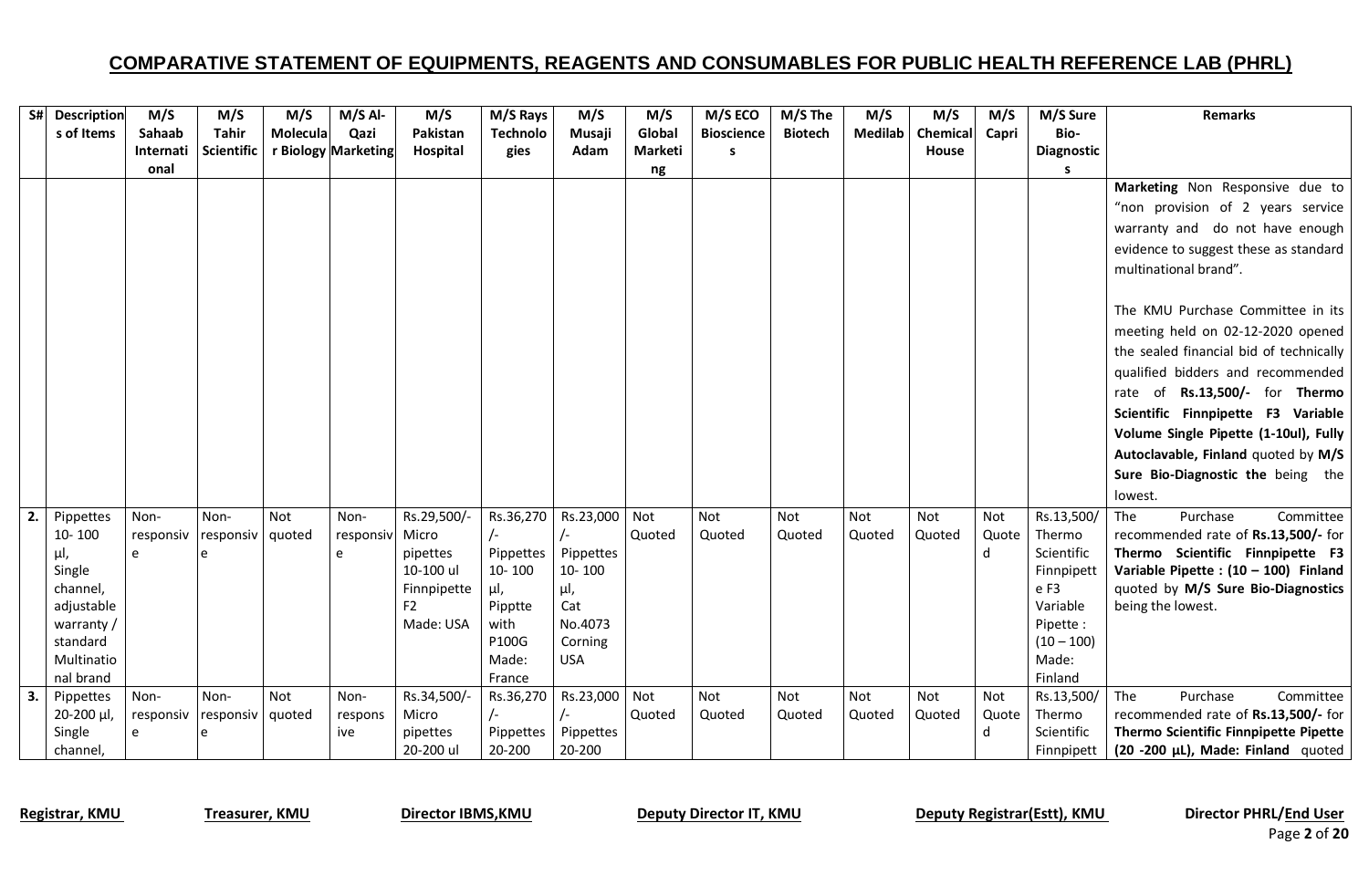|    | S# Description  | M/S        | M/S                | M/S      | $M/S$ Al-           | M/S                        | M/S Rays           | M/S                    | M/S            | M/S ECO           | M/S The        | M/S     | M/S             | M/S   | M/S Sure          | <b>Remarks</b>                          |
|----|-----------------|------------|--------------------|----------|---------------------|----------------------------|--------------------|------------------------|----------------|-------------------|----------------|---------|-----------------|-------|-------------------|-----------------------------------------|
|    | s of Items      | Sahaab     | <b>Tahir</b>       | Molecula | Qazi                | Pakistan                   | <b>Technolo</b>    | Musaji                 | Global         | <b>Bioscience</b> | <b>Biotech</b> | Medilab | <b>Chemical</b> | Capri | Bio-              |                                         |
|    |                 | Internati  | <b>Scientific</b>  |          | r Biology Marketing | Hospital                   | gies               | Adam                   | <b>Marketi</b> | s.                |                |         | House           |       | <b>Diagnostic</b> |                                         |
|    |                 | onal       |                    |          |                     |                            |                    |                        | ng             |                   |                |         |                 |       |                   |                                         |
|    | adjustable      |            |                    |          |                     | FinnpipettV                | µl, pipetti        | Cat                    |                |                   |                |         |                 |       | e Pipette :       | by of M/S Sure Bio-Diagnostics being    |
|    |                 |            |                    |          |                     | ariable<br>Volume,         | ng.Pipet<br>man    | No.4072<br>Corning     |                |                   |                |         |                 |       | $(20 - 200)$      | the lowest.                             |
|    | ergonomi<br>c   |            |                    |          |                     | fully                      | Made:Fra           | <b>USA</b>             |                |                   |                |         |                 |       | μL),<br>Made:     |                                         |
|    |                 |            |                    |          |                     |                            | nce                |                        |                |                   |                |         |                 |       | Finland           |                                         |
| 4. | Pipettes        | Non-       | Non-               | Not      | Non-                | Rs.29,500/-                | Rs.36,270          | Rs.23,000              | Not            | Not               | Not            | Not     | Not             | Not   | Rs.13,500/        | Purchase<br>The<br>Committee            |
|    | 100-1000        | responsiv  | responsiv   quoted |          | responsive Micro    |                            |                    | $\sqrt{-}$             | Quoted         | Quoted            | Quoted         | Quoted  | Quoted          | Quote | -Thermo           | recommended Rate of Rs.13,500/- for     |
|    | μΙ,             | e          |                    |          |                     | pipettes                   | Pipettes           | Pipettes               |                |                   |                |         |                 | d     | Scientific        | Thermo Scientific Finnpipette F3        |
|    | Single          |            |                    |          |                     | 100-1000 ul                | 100-1000           | 100-1000               |                |                   |                |         |                 |       | Finnpipett        | Variable Volume Single Channel          |
|    | channel,        |            |                    |          |                     | Finnpipette                | μl,                | μl,                    |                |                   |                |         |                 |       | e F3              | Pipette(100 - 1000 µL),<br><b>Fully</b> |
|    | adjustable      |            |                    |          |                     | F2 Variable                | Pipptte            | Cat                    |                |                   |                |         |                 |       | Variable          | Autoclavable, Made: Finland quoted      |
|    |                 |            |                    |          |                     | Made:                      | with               | No.4075                |                |                   |                |         |                 |       | Volume            | by M/S Sure Bio-Diagnostics being       |
|    | ergonomi        |            |                    |          |                     | ThermoScie<br>ntific USA   | premium<br>comfort | Corning<br><b>USA</b>  |                |                   |                |         |                 |       | Single<br>Channel | the lowest.                             |
|    | c,<br>autoclava |            |                    |          |                     |                            | P1000G             |                        |                |                   |                |         |                 |       | Pipette:          |                                         |
|    | ble, with 2     |            |                    |          |                     |                            | Made:Gil           |                        |                |                   |                |         |                 |       | $(100 -$          |                                         |
|    | year            |            |                    |          |                     |                            | son                |                        |                |                   |                |         |                 |       | 1000 µL),         |                                         |
|    |                 |            |                    |          |                     |                            | France             |                        |                |                   |                |         |                 |       | Fully             |                                         |
|    |                 |            |                    |          |                     |                            |                    |                        |                |                   |                |         |                 |       | Autoclava         |                                         |
|    |                 |            |                    |          |                     |                            |                    |                        |                |                   |                |         |                 |       | b, Made:          |                                         |
|    |                 |            |                    |          |                     |                            |                    |                        |                |                   |                |         |                 |       | Finland           |                                         |
| 5. | Pipette,        | Non-       | Non-               | Not      | Rs.42,8             | Rs.180,000                 | Rs.111,15          | Rs.68,000              | Not            | Not               | Not            | Not     | Not             | Not   | Rs.133,20         | KMU<br>Technical<br>The<br>Evaluation   |
|    | Multichan       | responsiv  | responsiv          | quoted   | $50/-$              |                            | $0/-$              | $\sqrt{-}$             | Quoted         | Quoted            | Quoted         | Quoted  | Quoted          | Quote | $0/-$             | Committee evaluated the technical       |
|    | nel             | $\epsilon$ |                    |          | Micro               | Pipettes                   | Pipette,           | Pipette,               |                |                   |                |         |                 | d     | Thermo            | bids for Pippettes<br>proposals /       |
|    | 10-100 ul,<br>8 |            |                    |          | pipettes<br>10-100  | multichann<br>el 10-100 ul | Multicha<br>nnel   | 8channel<br>20-200 ul, |                |                   |                |         |                 |       | Scientific        | Multichallnel in its meeting held on    |
|    | -channel,       |            |                    |          | ul                  | Finnpipette                | Pipptte            | Cat                    |                |                   |                |         |                 |       | Finnpipett<br>eF2 | 23-11-2020 and reported that bids of    |
|    | adjustable      |            |                    |          | Finnpip             | F <sub>2</sub>             | with               | No.4082                |                |                   |                |         |                 |       | Variable          | M/S Pakistan Hospital, M/S Rays         |
|    |                 |            |                    |          | ette F2             | multichanel                | premium            | Corning                |                |                   |                |         |                 |       | Volume 8          | Technology, M/S Sure Bio Diagnostic,    |
|    | ergonomi        |            |                    |          | Variable            | , fully                    | comfort            | <b>USA</b>             |                |                   |                |         |                 |       | Channel           | M/S Musaji Adam and M/S Al Qazi         |
|    | c,              |            |                    |          | Volume,             | Autoclavabl                | pipetman           |                        |                |                   |                |         |                 |       | Pipette:          | Marketing were Responsive while         |
|    | autoclava       |            |                    |          | fully               | e,                         | G offers           |                        |                |                   |                |         |                 |       | $(10 - 100)$      | M/S Sahaab International, M/S Tahir     |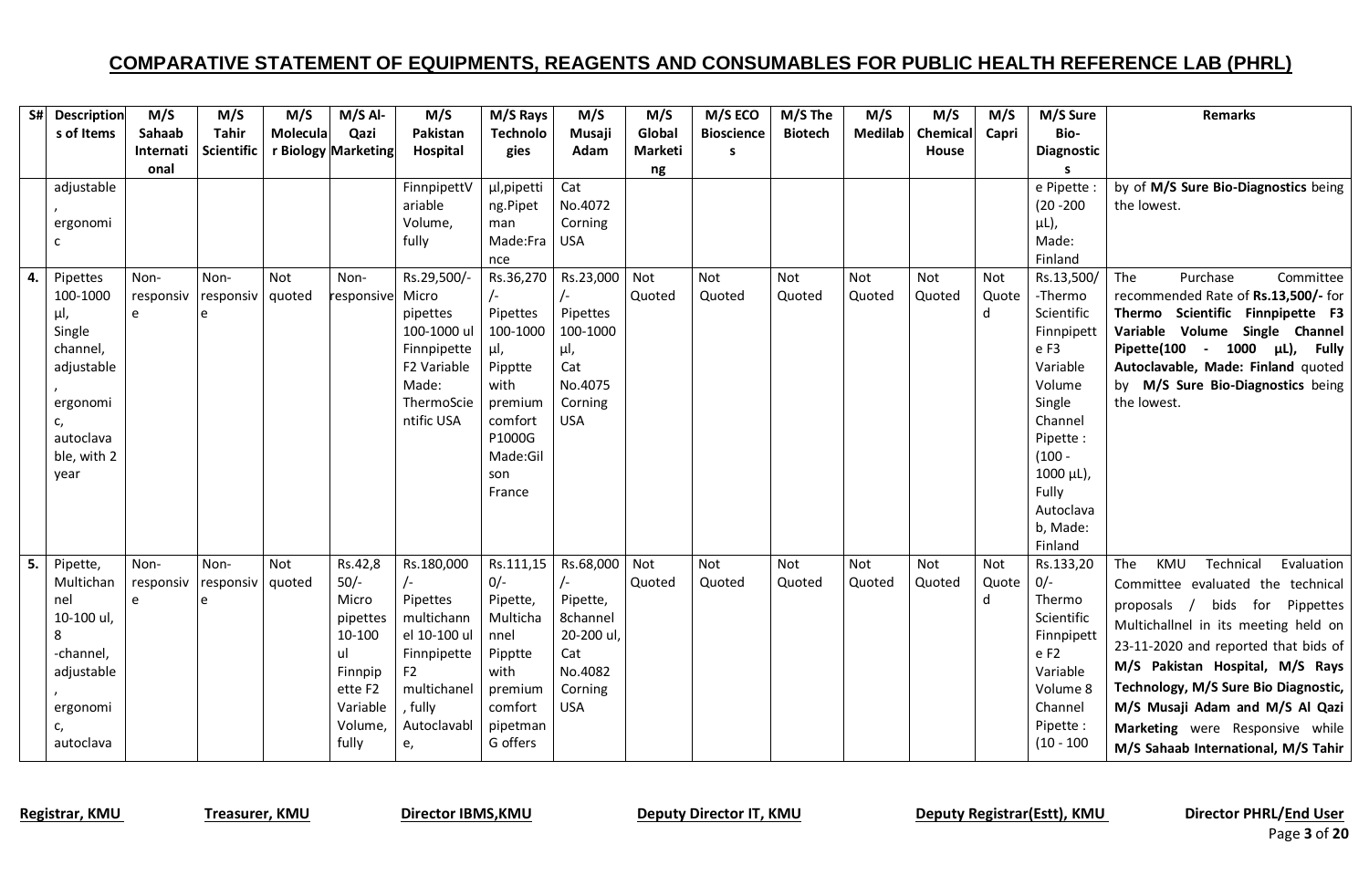|    | S# Description          | M/S       | M/S               | M/S      | $M/S$ Al-           | M/S          | M/S Rays              | M/S    | M/S     | M/S ECO           | M/S The        | M/S            | M/S      | M/S   | M/S Sure              | <b>Remarks</b>                          |
|----|-------------------------|-----------|-------------------|----------|---------------------|--------------|-----------------------|--------|---------|-------------------|----------------|----------------|----------|-------|-----------------------|-----------------------------------------|
|    | s of Items              | Sahaab    | Tahir             | Molecula | Qazi                | Pakistan     | <b>Technolo</b>       | Musaji | Global  | <b>Bioscience</b> | <b>Biotech</b> | <b>Medilab</b> | Chemical | Capri | Bio-                  |                                         |
|    |                         | Internati | <b>Scientific</b> |          | r Biology Marketing | Hospital     | gies                  | Adam   | Marketi | s                 |                |                | House    |       | <b>Diagnostic</b>     |                                         |
|    |                         | onal      |                   |          |                     |              |                       |        | ng      |                   |                |                |          |       |                       |                                         |
|    | ble, with 2             |           |                   |          | Autocla             | Warranty: 3  | one of                |        |         |                   |                |                |          |       | µL), Fully            | Scientific were Non Responsive due to   |
|    | year                    |           |                   |          | vable,              | Years with   | the                   |        |         |                   |                |                |          |       | Made:                 | "non- provision of 2 years service      |
|    | service                 |           |                   |          | Warrant             | convenient   | lowest                |        |         |                   |                |                |          |       | Finland               | warranty, do not have enough            |
|    | warranty /              |           |                   |          | y: 3                | online       | pipetting             |        |         |                   |                |                |          |       | Warranty:             | evidence to suggest these as standard   |
|    | standard                |           |                   |          | Years               | registration | forceswit             |        |         |                   |                |                |          |       | 1 Year                | multinational brand".                   |
|    | Multinatio<br>nal brand |           |                   |          | with<br>conveni     | Made:        | h                     |        |         |                   |                |                |          |       | Standard<br>warranty  |                                         |
|    |                         |           |                   |          | ent                 | ThermoScie   | redesigne<br>d piston |        |         |                   |                |                |          |       | by                    | The KMU Purchase Committee in its       |
|    |                         |           |                   |          | online              | ntific USA   | assembly              |        |         |                   |                |                |          |       | Manufacu              | meeting held on 02-12-2020 opened       |
|    |                         |           |                   |          | registra            |              | system                |        |         |                   |                |                |          |       | ter &                 | the sealed financial bid of technically |
|    |                         |           |                   |          | tion.               |              | pipetting             |        |         |                   |                |                |          |       | other 01              | qualified bidders and recommended       |
|    |                         |           |                   |          | Made:               |              |                       |        |         |                   |                |                |          |       | Year                  | rate of Rs.42,850/- for Micro pipettes  |
|    |                         |           |                   |          | Thermo              |              | Made:                 |        |         |                   |                |                |          |       | Surebio               | 10-100 ul Finnpipette F2 Variable       |
|    |                         |           |                   |          | Scientifi           |              | Gilson                |        |         |                   |                |                |          |       | locally               | Volume,<br>fully<br>Autoclavable,       |
|    |                         |           |                   |          | c USA               |              | France                |        |         |                   |                |                |          |       |                       | Warranty: 3 Years ThermoScientific      |
|    |                         |           |                   |          |                     |              |                       |        |         |                   |                |                |          |       |                       | USA quoted by M/S Al- Qazi              |
|    |                         |           |                   |          |                     |              |                       |        |         |                   |                |                |          |       |                       | Marketing being the lowest.             |
| 6. | Pipette                 | Non-      | Non-              | Not      | Not                 | Not Quoted   | Not                   | Not    | Not     | <b>Not</b>        | Not            | Not            | Not      | Not   | Rs.108,00             | Evaluation<br>KMU Technical<br>The      |
|    | auto-                   | responsiv | responsiv         | quoted   | quoted              |              | Quoted                | Quoted | Quoted  | Quoted            | Quoted         | Quoted         | Quoted   | Quote | $0/-$                 | Committee evaluated the technical       |
|    | dispensing              | e         |                   |          |                     |              |                       |        |         |                   |                |                |          | d     | Thermo                | proposals / bids for Pippettes Auto     |
|    |                         |           |                   |          |                     |              |                       |        |         |                   |                |                |          |       | Scientific            | dispensing in its meeting held on 23-   |
|    | Single<br>channel       |           |                   |          |                     |              |                       |        |         |                   |                |                |          |       | Finnpipett<br>e Novus | 11-2020 and reported that bids of       |
|    | multi-disp              |           |                   |          |                     |              |                       |        |         |                   |                |                |          |       | Electronic            | M/S Sure Bio Diagnostic were            |
|    | ensing                  |           |                   |          |                     |              |                       |        |         |                   |                |                |          |       | $(10 - 100)$          | Responsive while M/S Shahaab            |
|    | pipetter                |           |                   |          |                     |              |                       |        |         |                   |                |                |          |       | µL), Made:            | International, M/S Tahir Scientific     |
|    | with                    |           |                   |          |                     |              |                       |        |         |                   |                |                |          |       | Finland               | Non Responsive "due to non provision    |
|    | volume                  |           |                   |          |                     |              |                       |        |         |                   |                |                |          |       | Warranty:             | of 2 years service warranty, do not     |
|    | between                 |           |                   |          |                     |              |                       |        |         |                   |                |                |          |       | 1 Year                | have enough evidence to suggest         |
|    | 10-100 ul,              |           |                   |          |                     |              |                       |        |         |                   |                |                |          |       | Standard              | as standard multinational<br>these      |
|    | rechargea               |           |                   |          |                     |              |                       |        |         |                   |                |                |          |       | warranty              | brand."                                 |
|    | ble                     |           |                   |          |                     |              |                       |        |         |                   |                |                |          |       | by                    |                                         |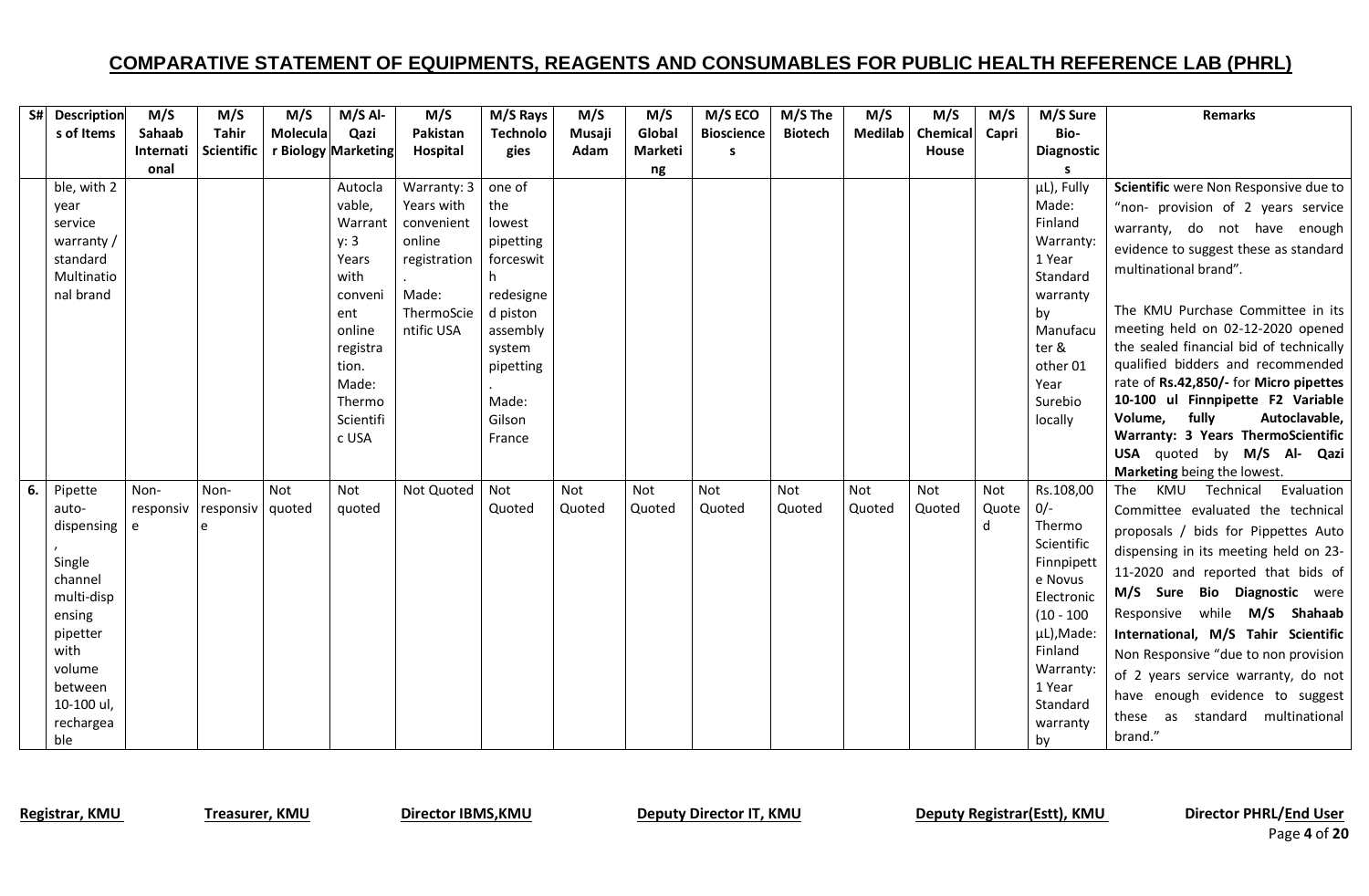|    | S# Description | M/S                   | M/S        | M/S             | $M/S$ Al-           | M/S             | M/S Rays        | M/S        | M/S        | M/S ECO           | M/S The        | M/S            | M/S      | M/S        | M/S Sure          | <b>Remarks</b>                                             |
|----|----------------|-----------------------|------------|-----------------|---------------------|-----------------|-----------------|------------|------------|-------------------|----------------|----------------|----------|------------|-------------------|------------------------------------------------------------|
|    | s of Items     | Sahaab                | Tahir      | <b>Molecula</b> | Qazi                | Pakistan        | <b>Technolo</b> | Musaji     | Global     | <b>Bioscience</b> | <b>Biotech</b> | <b>Medilab</b> | Chemical | Capri      | Bio-              |                                                            |
|    |                | Internati             | Scientific |                 | r Biology Marketing | Hospital        | gies            | Adam       | Marketi    | S                 |                |                | House    |            | <b>Diagnostic</b> |                                                            |
|    | battery        | onal                  |            |                 |                     |                 |                 |            | ng         |                   |                |                |          |            | s<br>Manufact     | KMU<br>The<br>Purchase<br>Committee                        |
|    | warranty /     |                       |            |                 |                     |                 |                 |            |            |                   |                |                |          |            | ure &             | recommended rate of Rs.108,000/-                           |
|    | standard       |                       |            |                 |                     |                 |                 |            |            |                   |                |                |          |            | other 01          | for Thermo Scientific Finnpipette                          |
|    | Multinatio     |                       |            |                 |                     |                 |                 |            |            |                   |                |                |          |            | Year              | <b>Novus Single Channel Electronic: (10</b>                |
|    | nal            |                       |            |                 |                     |                 |                 |            |            |                   |                |                |          |            | Surebio           | - 100 µL), Finland quoted by M/S Sure                      |
|    | <b>Brand</b>   |                       |            |                 |                     |                 |                 |            |            |                   |                |                |          |            | locally           | Bio Diagnostics on single source basis.                    |
| 7. | $1-10$ µ       | Rs. 748/-             | Not        | Rs.680/-        | Rs.838/-            | Rs.950/-        | Not             | <b>Not</b> | Not        | Not               | Not            | Not            | Not      | Not        | Not               | KMU<br>Technical<br>Evaluation<br>The                      |
|    | Pipette        | $1-10$ $\mu$          | Quoted     | Pipette         | $1-10$ $\mu$        | $1-10$ $\mu$    | Quoted          | Quoted     | Quoted     | Quoted            | Quoted         | Quoted         | Quoted   | Quote      | Quoted            | Committee evaluated the technical                          |
|    | Tips,          | Pipette               |            | Tips,           | Pipette             | Pipette         |                 |            |            |                   |                |                |          | d          |                   | proposals / bids for Pippettes Tips in                     |
|    | $1-10$ $\mu$   | Tips,                 |            | $0.1 - 10 \mu$  | Tips,               | Tips,           |                 |            |            |                   |                |                |          |            |                   | its meeting held on 23-11-2020 and                         |
|    | nuclease       | $1-10$ $\mu$          |            | Filter tips     | $1-10$ $\mu$        | $0.1 - 10 \mu$  |                 |            |            |                   |                |                |          |            |                   | reported that bids of M/S Pakistan                         |
|    | free 96        | nuclease              |            | Cat# PTF-       | nucleas             | Filter tips.    |                 |            |            |                   |                |                |          |            |                   | Hospital, M/S Molecular Biology,                           |
|    | tips/Box.      | free 96               |            | 10ul            | e free              | Made:           |                 |            |            |                   |                |                |          |            |                   |                                                            |
|    | Barrier/filt   | tips/Box.             |            | Polyprop        | 96                  | <b>KIRGEN</b>   |                 |            |            |                   |                |                |          |            |                   | M/S Al- Qazi Marketing and M/S                             |
|    | er. Starlab    | Barrier/fil           |            | ylene.          | tips/Box            |                 |                 |            |            |                   |                |                |          |            |                   | Sahaab<br>International<br>were                            |
|    | or             | ter                   |            | Make:           | . Filter            |                 |                 |            |            |                   |                |                |          |            |                   | Responsive.                                                |
|    | equivalent     | Make:<br><b>HCBIO</b> |            | MBP Inc.        | Brand:<br>ABD       |                 |                 |            |            |                   |                |                |          |            |                   |                                                            |
|    | Compatibl      | life                  |            |                 | China               |                 |                 |            |            |                   |                |                |          |            |                   | The KMU Purchase Committee in its                          |
|    | e with         | sciences              |            |                 |                     |                 |                 |            |            |                   |                |                |          |            |                   | meeting held on 02-12-2020 opened                          |
|    | Standard       | INC, USA              |            |                 |                     |                 |                 |            |            |                   |                |                |          |            |                   | the sealed financial bid of technically                    |
|    | Multinatio     |                       |            |                 |                     |                 |                 |            |            |                   |                |                |          |            |                   | qualified bidders and recommended                          |
|    | nal Brand      |                       |            |                 |                     |                 |                 |            |            |                   |                |                |          |            |                   | rate of Rs.680/- for Pipette Tips,                         |
|    |                |                       |            |                 |                     |                 |                 |            |            |                   |                |                |          |            |                   | 0.1-10 µl Filter tips Cat# PTF-10ul                        |
|    |                |                       |            |                 |                     |                 |                 |            |            |                   |                |                |          |            |                   | Polypropylene. Make: MBP Inc                               |
|    |                |                       |            |                 |                     |                 |                 |            |            |                   |                |                |          |            |                   | quoted by M/S Molecular Biology                            |
| 8. | $20 - 200 \mu$ | Rs. 748/-             | Not        | Rs.680/-        | Rs.838/-            | Rs.950/-        | Not             | Not        | <b>Not</b> | Not               | <b>Not</b>     | Not            | Not      | <b>Not</b> | Not               | being the lowest.<br>Technical<br>Evaluation<br>The<br>KMU |
|    | pipette        | 20-200 µl             | Quoted     | pipette         | 20-200              | 20-200 µl       | Quoted          | Quoted     | Quoted     | Quoted            | Quoted         | Quoted         | Quoted   | Quote      | Quoted            | Committee evaluated the technical                          |
|    | tips,          | pipette               |            | tips,           | $\mu$               | Pipette         |                 |            |            |                   |                |                |          | d          |                   |                                                            |
|    | $20 - 200 \mu$ | tips,                 |            | $1-200$ $\mu$   | pipette             | Tips,           |                 |            |            |                   |                |                |          |            |                   | proposals / bids for Pippettes Tips in                     |
|    | nuclease       | 20-200 µl             |            | Filter tips     | tips,               | $1 - 200$ $\mu$ |                 |            |            |                   |                |                |          |            |                   | its meeting held on 23-11-2020 and                         |
|    | free 96        | nuclease              |            | Cat# PTF-       | 20-200              | Filter tips.    |                 |            |            |                   |                |                |          |            |                   | reported that bids of M/S Pakistan                         |

Registrar, KMU Treasurer, KMU Director IBMS, KMU Deputy Director IT, KMU Deputy Registrar(Estt), KMU Director PHRL/End User

Page **5** of **20**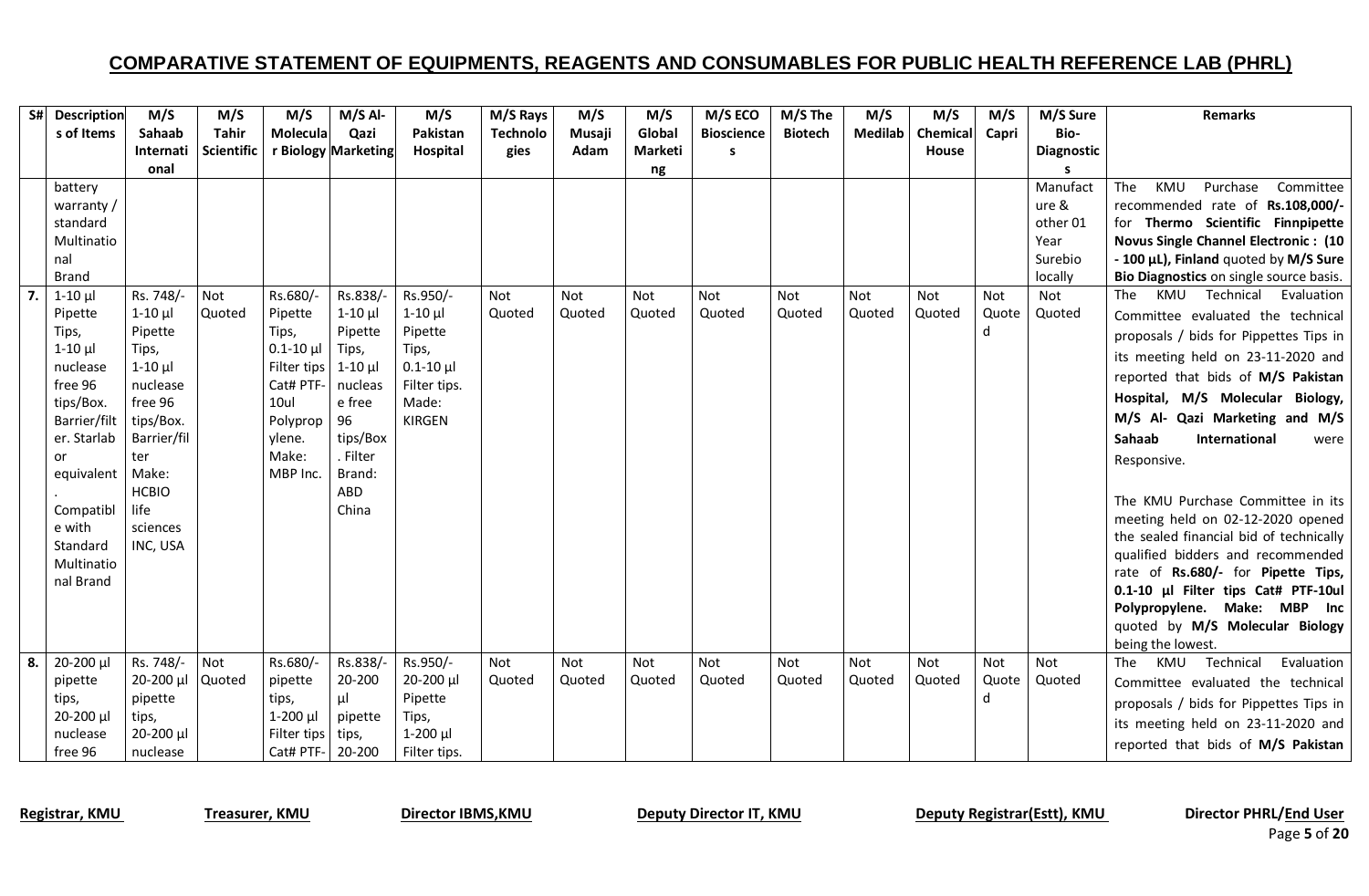|    | S# Description         | M/S               | M/S               | M/S               | $M/S$ Al-            | M/S                  | M/S Rays        | M/S    | M/S            | M/S ECO           | M/S The        | M/S            | M/S      | M/S   | M/S Sure   | <b>Remarks</b>                          |
|----|------------------------|-------------------|-------------------|-------------------|----------------------|----------------------|-----------------|--------|----------------|-------------------|----------------|----------------|----------|-------|------------|-----------------------------------------|
|    | s of Items             | Sahaab            | <b>Tahir</b>      | Molecula          | Qazi                 | Pakistan             | <b>Technolo</b> | Musaji | Global         | <b>Bioscience</b> | <b>Biotech</b> | <b>Medilab</b> | Chemical | Capri | Bio-       |                                         |
|    |                        | Internati         | <b>Scientific</b> |                   | r Biology Marketing  | Hospital             | gies            | Adam   | <b>Marketi</b> | s                 |                |                | House    |       | Diagnostic |                                         |
|    |                        | onal              |                   |                   |                      |                      |                 |        | ng             |                   |                |                |          |       | s          |                                         |
|    | tips/Box.              | free 96           |                   | <b>200ul</b>      | μI                   | Made:                |                 |        |                |                   |                |                |          |       |            | Hospital, M/S Molecular<br>Biology,     |
|    | Starlab or             | tips/Box.         |                   | Polyprop          | nucleas              | <b>KIRGEN</b>        |                 |        |                |                   |                |                |          |       |            | M/S Al- Qazi Marketing and M/S          |
|    | equivalent   Make:     |                   |                   | ylene.            | e free               |                      |                 |        |                |                   |                |                |          |       |            | International<br>Sahaab<br>were         |
|    |                        | <b>HCBIO</b>      |                   | Make:             | 96                   |                      |                 |        |                |                   |                |                |          |       |            | Responsive.                             |
|    | Compatibl              | life              |                   | MBP Inc.          | tips/Box             |                      |                 |        |                |                   |                |                |          |       |            |                                         |
|    | e with                 | sciences          |                   |                   | . Filter             |                      |                 |        |                |                   |                |                |          |       |            | The KMU Purchase Committee in its       |
|    | Standard<br>Multinatio | INC, USA          |                   |                   | Brand:<br>ABD        |                      |                 |        |                |                   |                |                |          |       |            | meeting held on 02-12-2020 opened       |
|    | nal Brand              |                   |                   |                   | China                |                      |                 |        |                |                   |                |                |          |       |            | the sealed financial bid of technically |
|    |                        |                   |                   |                   |                      |                      |                 |        |                |                   |                |                |          |       |            | qualified bidders and recommended       |
|    |                        |                   |                   |                   |                      |                      |                 |        |                |                   |                |                |          |       |            | rate of Rs.680/- for Pipette Tips,      |
|    |                        |                   |                   |                   |                      |                      |                 |        |                |                   |                |                |          |       |            | 1-200 µl Filter tips Cat# PTF-200ul     |
|    |                        |                   |                   |                   |                      |                      |                 |        |                |                   |                |                |          |       |            | Polypropylene. Make: MBP Inc            |
|    |                        |                   |                   |                   |                      |                      |                 |        |                |                   |                |                |          |       |            | quoted by M/S Molecular Biology         |
|    |                        |                   |                   |                   |                      |                      |                 |        |                |                   |                |                |          |       |            | being the lowest.                       |
| 9. | 100-1000               | Rs. 824/-         | Not               | Rs.853/-          | Rs.838/-             | Rs.1,050/-           | Not             | Not    | Not            | Not               | Not            | Not            | Not      | Not   | Not        | The<br>KMU<br>Technical<br>Evaluation   |
|    | µl pipette             | 100-1000          | Quoted            | pipette           | 100-100              | 100-1000 µl          | Quoted          | Quoted | Quoted         | Quoted            | Quoted         | Quoted         | Quoted   | Quote | Quoted     | Committee evaluated the technical       |
|    | tips,<br>100-1000      | µl pipette        |                   | tips,<br>100-1000 | $0 \mu l$<br>pipette | Pipette              |                 |        |                |                   |                |                |          | d     |            | proposals / bids for Pippettes Tips in  |
|    | µl pipette             | tips,<br>100-1000 |                   | µl pipette        | tips,                | Tips,<br>100-1000 µl |                 |        |                |                   |                |                |          |       |            | its meeting held on 23-11-2020 and      |
|    | tips                   | µl pipette        |                   | tips Filter       | 100-100              | Filter tips.         |                 |        |                |                   |                |                |          |       |            | reported that bids of M/S Pakistan      |
|    | nuclease               | tips              |                   | tips Cat#         | $0 \mu l$            | Made:                |                 |        |                |                   |                |                |          |       |            | Hospital, M/S Molecular Biology,        |
|    | free.                  | nuclease          |                   | PTF-              | pipette              | <b>KIRGEN</b>        |                 |        |                |                   |                |                |          |       |            | M/S Al- Qazi Marketing and M/S          |
|    | Starlab or             | free.             |                   | 1000ul            | tips                 |                      |                 |        |                |                   |                |                |          |       |            | International<br>Sahaab<br>were         |
|    | equivalent             | Make:             |                   | Polyprop          | nucleas              |                      |                 |        |                |                   |                |                |          |       |            | Responsive.                             |
|    |                        | <b>HCBIO</b>      |                   | ylene             | e free.              |                      |                 |        |                |                   |                |                |          |       |            |                                         |
|    | Compatibl              | life              |                   | Make:             | 96                   |                      |                 |        |                |                   |                |                |          |       |            | The KMU Purchase Committee in its       |
|    | e with                 | sciences          |                   | MBP Inc.          | Tips/Bo              |                      |                 |        |                |                   |                |                |          |       |            | meeting held on 02-12-2020 opened       |
|    | Standard               | INC, USA          |                   |                   | х,                   |                      |                 |        |                |                   |                |                |          |       |            | the sealed financial bid of technically |
|    | Pipettes               |                   |                   |                   | Filter               |                      |                 |        |                |                   |                |                |          |       |            | qualified bidders and recommended       |
|    | tips                   |                   |                   |                   | Brand:               |                      |                 |        |                |                   |                |                |          |       |            | rate of Rs.824/- for 100-1000 µl        |
|    |                        |                   |                   |                   | ABD                  |                      |                 |        |                |                   |                |                |          |       |            | pipette tips, 100-1000 µl pipette tips  |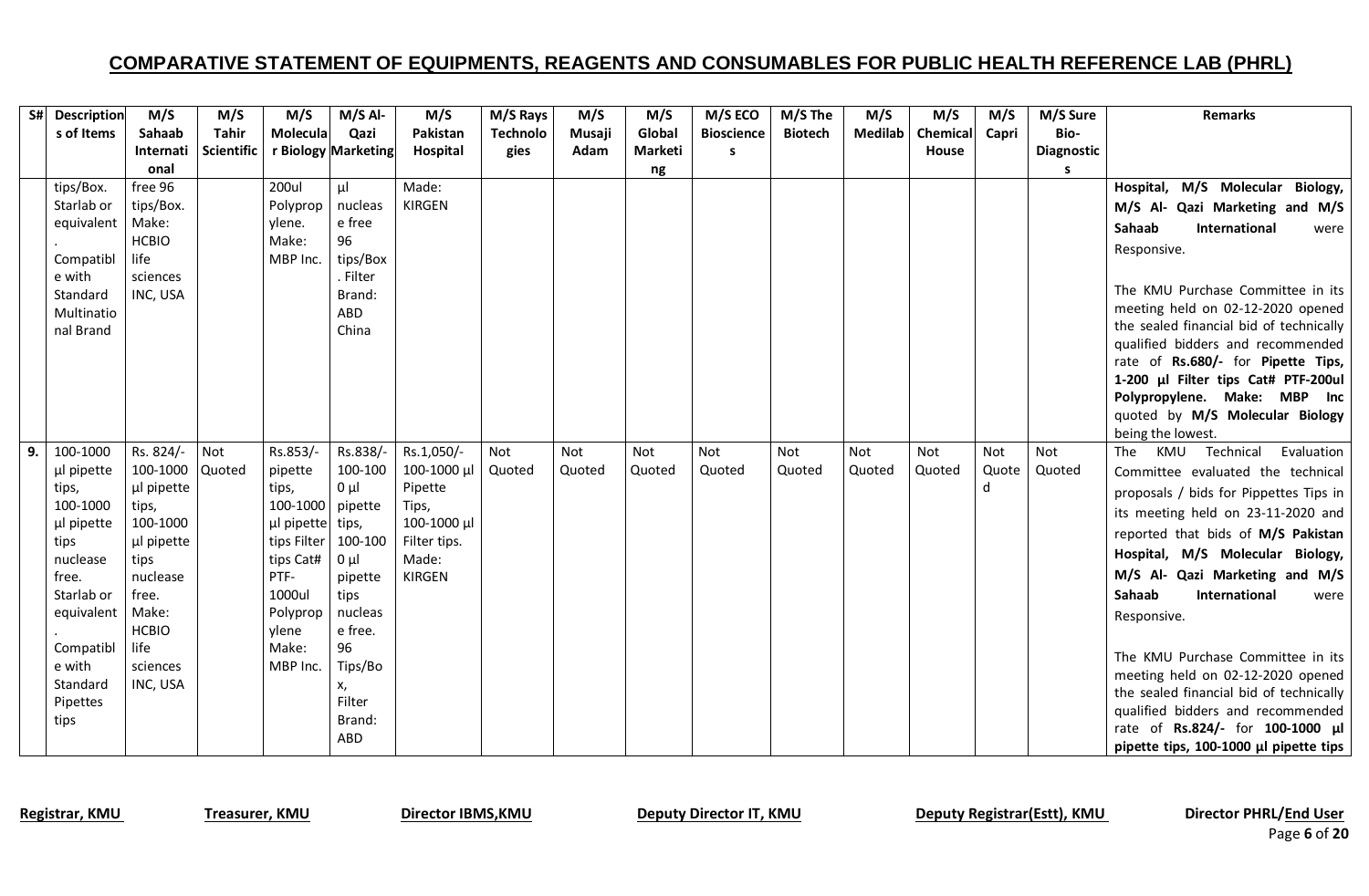|            | S# Description            | M/S                        | M/S                   | M/S                         | $M/S$ Al-           | M/S                | M/S Rays        | M/S    | M/S     | M/S ECO           | M/S The        | M/S     | M/S          | M/S   | M/S Sure          | <b>Remarks</b>                                                       |
|------------|---------------------------|----------------------------|-----------------------|-----------------------------|---------------------|--------------------|-----------------|--------|---------|-------------------|----------------|---------|--------------|-------|-------------------|----------------------------------------------------------------------|
|            | s of Items                | Sahaab                     | <b>Tahir</b>          | Molecula                    | Qazi                | Pakistan           | <b>Technolo</b> | Musaji | Global  | <b>Bioscience</b> | <b>Biotech</b> | Medilab | Chemical     | Capri | Bio-              |                                                                      |
|            |                           | Internati                  | <b>Scientific</b>     |                             | r Biology Marketing | Hospital           | gies            | Adam   | Marketi | s                 |                |         | <b>House</b> |       | <b>Diagnostic</b> |                                                                      |
|            |                           | onal                       |                       |                             |                     |                    |                 |        | ng      |                   |                |         |              |       | s                 |                                                                      |
|            |                           |                            |                       |                             | China               |                    |                 |        |         |                   |                |         |              |       |                   | HCBIO life<br>nuclease free Make:                                    |
|            |                           |                            |                       |                             |                     |                    |                 |        |         |                   |                |         |              |       |                   | sciences INC, USA quoted by M/S<br>Sahaab<br>International being the |
|            |                           |                            |                       |                             |                     |                    |                 |        |         |                   |                |         |              |       |                   | lowest.                                                              |
|            | 10. Eppendorf   Rs. 1,444 |                            | Rs. 595/-             | Rs.1,462/ Rs                |                     | Rs. 2,000/-        | Not             | Not    | Not     | Not               | <b>Not</b>     | Not     | Not          | Not   | Not               | Technical<br>KMU<br>Evaluation<br>The                                |
|            | tubes,                    | $\sqrt{-}$                 | (500pcs               | (500pcs                     | $1,190/-$           | (500pcs            | Quoted          | Quoted | Quoted  | Quoted            | Quoted         | Quoted  | Quoted       | Quote | Quoted            | Committee evaluated the technical                                    |
|            | $1.5$ ml                  | (500pcs                    | pack)                 | pack)                       | (500pcs             | pack)              |                 |        |         |                   |                |         |              | d     |                   | proposals / bids for Eppendorf Tubes                                 |
|            | nuclease                  | pack)                      | Eppendor Eppendor     |                             | pack)               | Eppendorf          |                 |        |         |                   |                |         |              |       |                   | in its meeting held on 23-11-2020 and                                |
|            | free, leak                | Eppendor                   | f tubes,              | f tubes,                    | Eppend              | Tubes 1.5          |                 |        |         |                   |                |         |              |       |                   | reported that bids of M/S Pakistan                                   |
|            | proof,                    | f tubes,                   | $1.5$ ml              | $1.5$ ml                    | orf                 | ml.                |                 |        |         |                   |                |         |              |       |                   |                                                                      |
|            | easy to                   | $1.5$ ml                   | 500 pcs               | Safeseal                    | tubes,              | 1.5 ml micro       |                 |        |         |                   |                |         |              |       |                   | Hospital, M/S Molecular Biology,                                     |
|            | use,                      | nuclease                   | pack                  | MCT-Cat# 1.5 ml             |                     | centrifuge         |                 |        |         |                   |                |         |              |       |                   | M/S Al- Qazi Marketing, M/S Tahir                                    |
|            | stable                    | free, leak                 | Made:<br><b>CNWTC</b> | <b>MCT015</b><br>MakePoly e | nucleas             | tubes.<br>Made:    |                 |        |         |                   |                |         |              |       |                   | M/S<br>Scientific<br>and<br><b>Sahaab</b>                            |
|            | under low<br>temperat     | proof,                     | China                 |                             | free,wit            | KIRGEN             |                 |        |         |                   |                |         |              |       |                   | International were Responsive.                                       |
|            | ure and                   | easy to<br>use,            |                       | propylen<br>e.              | h under             |                    |                 |        |         |                   |                |         |              |       |                   |                                                                      |
|            | long                      | Make:                      |                       | Mak MBP low                 |                     |                    |                 |        |         |                   |                |         |              |       |                   | Purchase<br>The<br>Committee                                         |
|            | duration                  | <b>HCBIO</b>               |                       | Inc.                        | storage.            |                    |                 |        |         |                   |                |         |              |       |                   | recommended rate of Rs. 595/- (500                                   |
|            | Eppendorf life            |                            |                       |                             | Brand:              |                    |                 |        |         |                   |                |         |              |       |                   | pcs pack) for Eppendorf tubes 1.5 ml                                 |
|            | or                        | sciences                   |                       |                             | ABD                 |                    |                 |        |         |                   |                |         |              |       |                   | Made: CNWTC rate quoted by M/S                                       |
|            | equivalent   INC, USA     |                            |                       |                             | China               |                    |                 |        |         |                   |                |         |              |       |                   | Tahir Scientific being the lowest.                                   |
| <b>11.</b> | Eppendorf                 | Rs.                        | Rs. 895/              | Rs.1,700/                   | Rs.1,39             | Rs. 2,250/-        | Not             | Not    | Not     | Not               | <b>Not</b>     | Not     | Not          | Not   | Not               | <b>The</b><br>Purchase<br>Committee                                  |
|            | tubes,                    | $1,444/-$                  | (500pcs               | (500pcs                     | $0/-$               | (500pcs            | Quoted          | Quoted | Quoted  | Quoted            | Quoted         | Quoted  | Quoted       | Quote | Quoted            | recommended rate of Rs. 895/- (500                                   |
|            | 2 <sub>m</sub>            | (500pcs                    | pack)                 | pack)                       | (500pcs             | pack)              |                 |        |         |                   |                |         |              | d     |                   | pcs pack) for Eppendorf tubes, 2 ml                                  |
|            | nuclease                  | pack)                      | Eppendor              | Eppendor                    | pack)               | Eppendorf          |                 |        |         |                   |                |         |              |       |                   | 500 pcs pack Made: CNWTC China                                       |
|            | free, leak                | Eppendor                   | tubes,                | f tubes,                    | Eppend              | Tubes 2.0          |                 |        |         |                   |                |         |              |       |                   | quoted by M/S Tahir Scientific being                                 |
|            | proof,                    | f tubes,<br>$2 \text{ ml}$ | 2 ml<br>Made:         | $2 \,$ ml<br>Safeseal       | orf<br>tubes.       | ml.<br>2. ml micro |                 |        |         |                   |                |         |              |       |                   | the lowest.                                                          |
|            | easy to<br>use,           | Make:                      | <b>CNWTC</b>          | MCT-                        | $2$ ml,             | centrifuge         |                 |        |         |                   |                |         |              |       |                   |                                                                      |
|            | Eppendorf                 | <b>HCBIO</b>               | China                 | Make:                       | Brand:              | tubes.             |                 |        |         |                   |                |         |              |       |                   |                                                                      |
|            | or                        | sciences                   |                       | MBP Inc.                    | ABD                 | Made:              |                 |        |         |                   |                |         |              |       |                   |                                                                      |
|            | equivalent   INC, USA     |                            |                       |                             | China               | <b>KIRGEN</b>      |                 |        |         |                   |                |         |              |       |                   |                                                                      |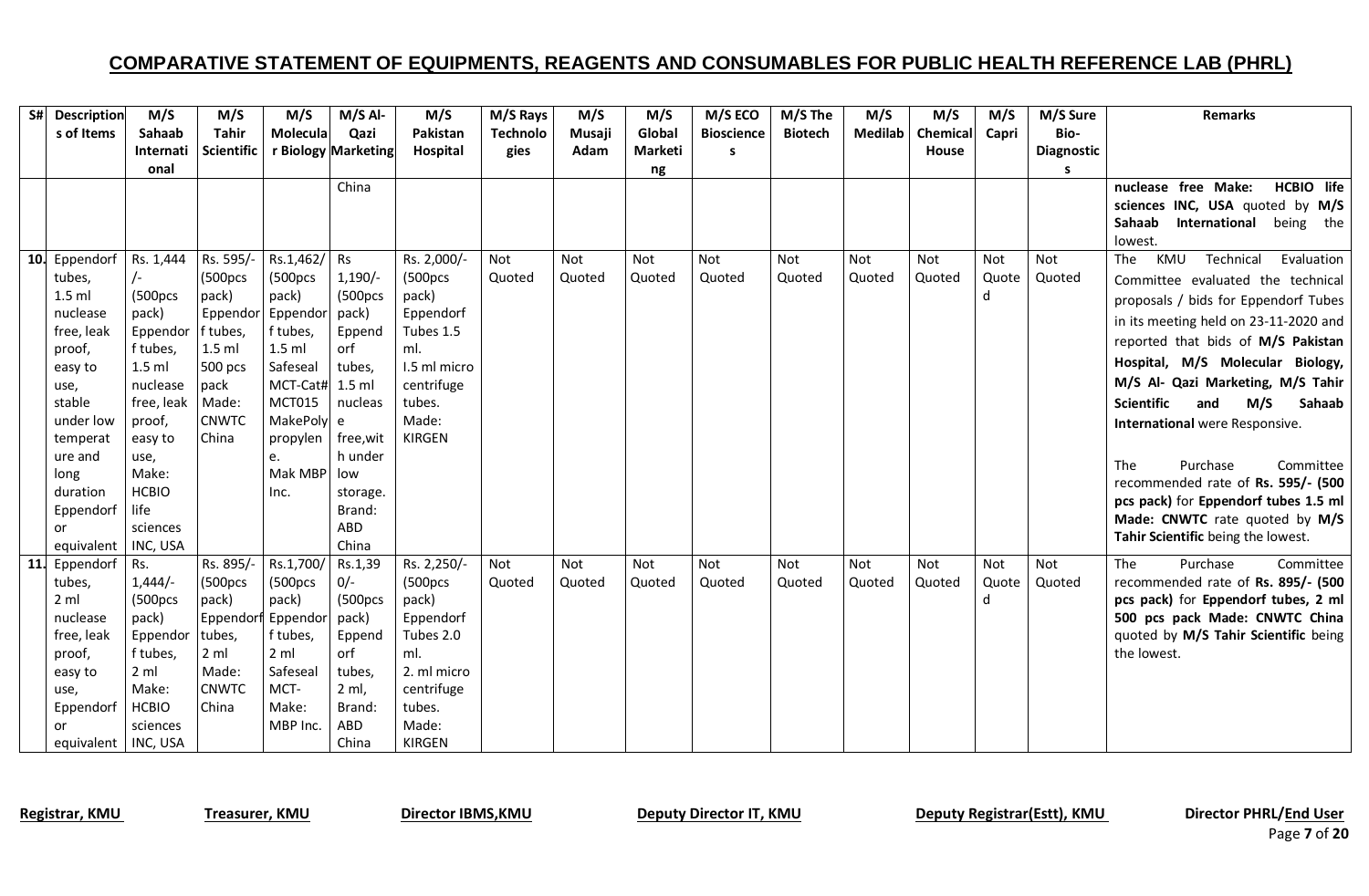| S# Description        | M/S                         | M/S                               | M/S                 | $M/S$ Al-           | M/S                | M/S Rays        | M/S    | M/S            | M/S ECO           | M/S The        | M/S            | M/S      | M/S   | M/S Sure          | <b>Remarks</b>                                  |
|-----------------------|-----------------------------|-----------------------------------|---------------------|---------------------|--------------------|-----------------|--------|----------------|-------------------|----------------|----------------|----------|-------|-------------------|-------------------------------------------------|
| s of Items            | Sahaab                      | <b>Tahir</b>                      | Molecula            | Qazi                | Pakistan           | <b>Technolo</b> | Musaji | Global         | <b>Bioscience</b> | <b>Biotech</b> | <b>Medilab</b> | Chemical | Capri | Bio-              |                                                 |
|                       | <b>Internati</b>            | <b>Scientific</b>                 |                     | r Biology Marketing | Hospital           | gies            | Adam   | <b>Marketi</b> | s                 |                |                | House    |       | <b>Diagnostic</b> |                                                 |
|                       | onal                        |                                   |                     |                     |                    |                 |        | ng             |                   |                |                |          |       | s                 |                                                 |
| 12. Cryovials,        | Rs. 18/-                    | Rs.6.9/-                          | Rs.17/-             | Rs. 18/-            | Rs. 47/-           | Not             | Not    | Not            | Not               | <b>Not</b>     | Not            | Not      | Not   | Not               | KMU<br>Technical<br>Evaluation<br>The           |
| 2 <sub>m</sub>        | each                        | each                              | Each                | Cryovial            | each               | Quoted          | Quoted | Quoted         | Quoted            | Quoted         | Quoted         | Quoted   | Quote | Quoted            | Committee evaluated the technical               |
| sterile,              | Cryovials,                  | $\left $ Rs.3,450/- Cryovials, s, |                     |                     | Rs. 2,350/-        |                 |        |                |                   |                |                |          | d     |                   | proposals / bids for Cryovails in its           |
| nuclease              | 2 <sub>m</sub>              | (500pcs                           | $2.0$ ml            | 2 <sub>m</sub>      | (50 vials          |                 |        |                |                   |                |                |          |       |                   | meeting held on 23-11-2020 and                  |
| free, leak            | sterile,                    | pack)                             | Screwcap sterile,   |                     | pack)              |                 |        |                |                   |                |                |          |       |                   | reported that bids of M/S Pakistan              |
| proof,                | nuclease                    |                                   | Cryovials, Cat#SCT2 | 1.8                 | Cryovials,         |                 |        |                |                   |                |                |          |       |                   | Hospital, M/S Molecular Biology,                |
| resistant             | free, leak $\vert$ 2 ml 500 |                                   | ML                  | proof,              | 2 ml 50            |                 |        |                |                   |                |                |          |       |                   | M/S Al- Qazi Marketing, M/S Tahir               |
| to cracks             | proof,<br>Make:             | wells pack Polyprop               |                     | resistan<br>t to    | vials per          |                 |        |                |                   |                |                |          |       |                   | <b>Scientific</b>                               |
| under low<br>temperat | <b>HCBIO</b>                | Made:<br><b>CNWTC</b>             | ylene.<br>Make:     | cracks              | pack<br>Made:      |                 |        |                |                   |                |                |          |       |                   | and<br>M/S<br>Sahaab                            |
| ure.                  | life                        | China                             | MBP Inc.            | under               | <b>KIRGEN</b>      |                 |        |                |                   |                |                |          |       |                   | International were Responsive.                  |
| Eppendorf             | sciences                    |                                   |                     | low                 |                    |                 |        |                |                   |                |                |          |       |                   |                                                 |
| or                    | INC, USA                    |                                   |                     | temper              |                    |                 |        |                |                   |                |                |          |       |                   | The KMU Purchase Committee in its               |
| equivalent            |                             |                                   |                     | ature.              |                    |                 |        |                |                   |                |                |          |       |                   | meeting held on 02-12-2020 opened               |
|                       |                             |                                   |                     | Brand:              |                    |                 |        |                |                   |                |                |          |       |                   | the sealed financial bid of technically         |
|                       |                             |                                   |                     | <b>ABD</b>          |                    |                 |        |                |                   |                |                |          |       |                   | qualified bidders and recommended               |
|                       |                             |                                   |                     | China               |                    |                 |        |                |                   |                |                |          |       |                   | rate of Rs.3,450/- (500pcs pack) (Rs.           |
|                       |                             |                                   |                     |                     |                    |                 |        |                |                   |                |                |          |       |                   | 6.9/- per piece) for Cryovials, 2 ml            |
|                       |                             |                                   |                     |                     |                    |                 |        |                |                   |                |                |          |       |                   | 500 wells pack Made: CNWTC China                |
|                       |                             |                                   |                     |                     |                    |                 |        |                |                   |                |                |          |       |                   | of M/S Tahir International being the<br>lowest. |
| 13. Cryobox,          | Rs. 994/-                   | Rs. 965/-                         | Not                 | Rs.1,25             | Rs.850/-           | Not             | Not    | <b>Not</b>     | Not               | Not            | Not            | Not      | Not   | Not               | KMU<br>Technical<br>Evaluation<br>The           |
| Plastic               | Cryobox,                    | Cryobox,                          | quoted              | $0/-$               | Cryobox,           | Quoted          | Quoted | Quoted         | Quoted            | Quoted         | Quoted         | Quoted   | Quote | Quoted            |                                                 |
| boxes                 | Plastic                     | Pastic                            |                     | Cryobox             | <b>Storage Box</b> |                 |        |                |                   |                |                |          | d     |                   | Committee evaluated the technical               |
| with lid              | boxes                       | boxes                             |                     |                     | Autioclavab        |                 |        |                |                   |                |                |          |       |                   | proposals / bids for Cryobox in its             |
| with 100              | with lid                    | Made:                             |                     | Plastic             | le.                |                 |        |                |                   |                |                |          |       |                   | meeting held on 23-11-2020 and                  |
| wells                 | with 100                    | <b>CNWTC</b>                      |                     | boxes               | Made: SPL          |                 |        |                |                   |                |                |          |       |                   | reported that bids of M/S Pakistan              |
| suitable              | wells                       | China                             |                     | with lid            | Korea              |                 |        |                |                   |                |                |          |       |                   | Hospital, M/S Molecular Biology,                |
| for storing           | suitable                    |                                   |                     | with                |                    |                 |        |                |                   |                |                |          |       |                   | M/S Al- Qazi Marketing, M/S Tahir               |
| cryovials             | for                         |                                   |                     | 100                 |                    |                 |        |                |                   |                |                |          |       |                   | M/S<br><b>Scientific</b><br>Sahaab<br>and       |
| or 1.5 ml             | storing                     |                                   |                     | wells               |                    |                 |        |                |                   |                |                |          |       |                   | International were Responsive.                  |
| Eppendorf             | cryovials                   |                                   |                     | suitable            |                    |                 |        |                |                   |                |                |          |       |                   |                                                 |
| tubes/                | or 1.5 ml                   |                                   |                     | for                 |                    |                 |        |                |                   |                |                |          |       |                   |                                                 |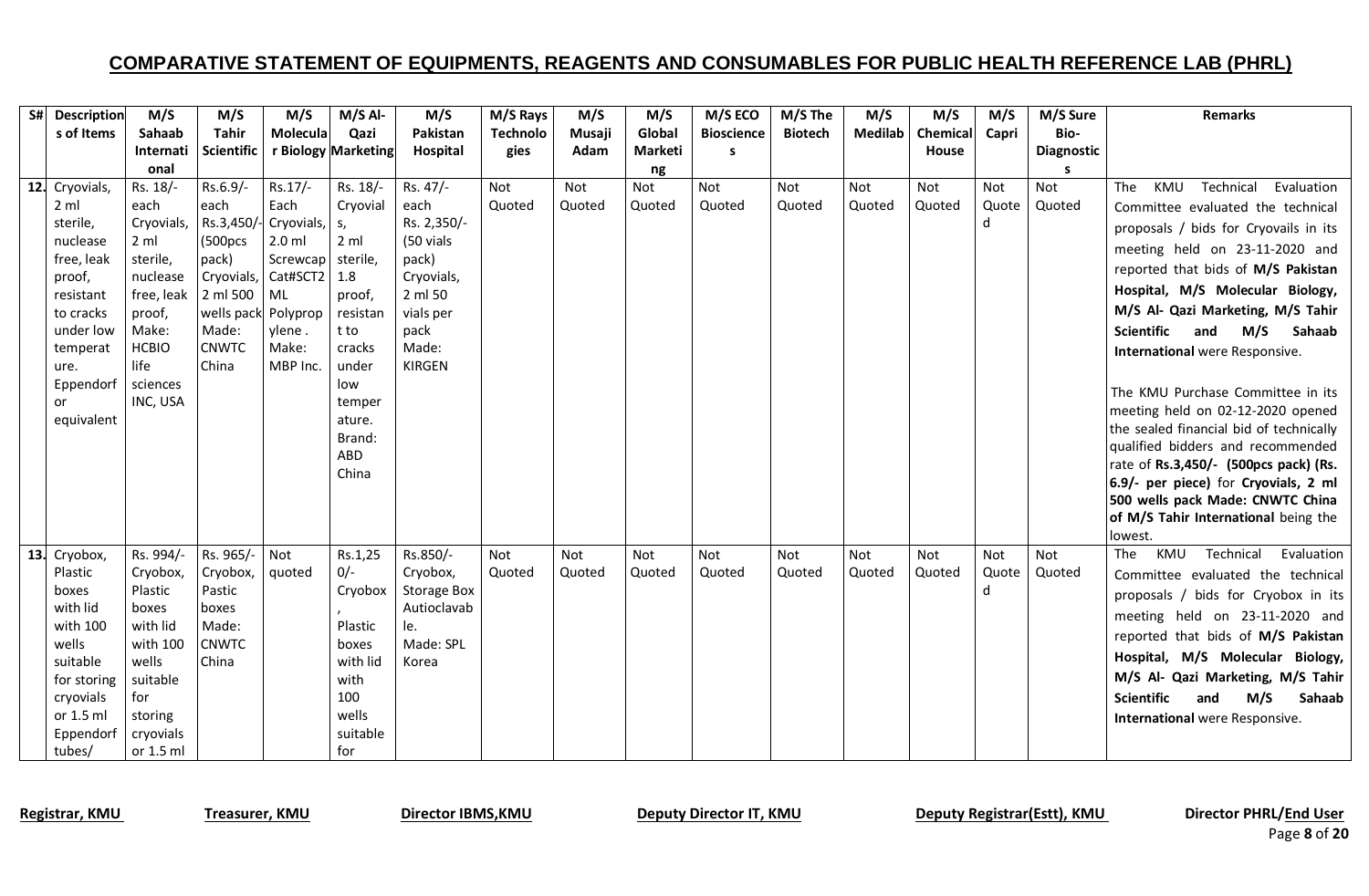| S# Description           | M/S             | M/S               | M/S              | $M/S$ Al-           | M/S                | M/S Rays        | M/S    | M/S               | M/S ECO           | M/S The        | M/S        | M/S      | M/S        | M/S Sure          | <b>Remarks</b>                                               |
|--------------------------|-----------------|-------------------|------------------|---------------------|--------------------|-----------------|--------|-------------------|-------------------|----------------|------------|----------|------------|-------------------|--------------------------------------------------------------|
| s of Items               | Sahaab          | <b>Tahir</b>      | Molecula         | Qazi                | Pakistan           | <b>Technolo</b> | Musaji | Global            | <b>Bioscience</b> | <b>Biotech</b> | Medilab    | Chemical | Capri      | Bio-              |                                                              |
|                          | Internati       | <b>Scientific</b> |                  | r Biology Marketing | Hospital           | gies            | Adam   | <b>Marketi</b>    | s                 |                |            | House    |            | <b>Diagnostic</b> |                                                              |
|                          | onal            |                   |                  |                     |                    |                 |        | ng                |                   |                |            |          |            | s                 |                                                              |
| Standard                 | Eppendor        |                   |                  | storing             |                    |                 |        |                   |                   |                |            |          |            |                   | The KMU Purchase Committee in its                            |
| Size                     | f tubes         |                   |                  | cryovial            |                    |                 |        |                   |                   |                |            |          |            |                   | meeting held on 02-12-2020 opened                            |
|                          | Make:           |                   |                  | s or 1.5            |                    |                 |        |                   |                   |                |            |          |            |                   | the sealed financial bid of technically                      |
|                          | <b>HCBIO</b>    |                   |                  | ml Size             |                    |                 |        |                   |                   |                |            |          |            |                   | qualified bidders and recommended                            |
|                          | life            |                   |                  | Make:               |                    |                 |        |                   |                   |                |            |          |            |                   | rate of Rs.850/- for Cryobox, Storage                        |
|                          | sciences        |                   |                  | China               |                    |                 |        |                   |                   |                |            |          |            |                   | Box Autioclavable. Made: SPL Korea                           |
|                          | INC, USA        |                   |                  |                     |                    |                 |        |                   |                   |                |            |          |            |                   | quoted by M/S Pakistan Hospital                              |
|                          |                 |                   |                  |                     |                    |                 |        |                   |                   |                |            |          |            |                   | being the lowest.                                            |
| 14. Automate             | Rs. 498/-       | Not               | Non-             | Not                 | Rs. 460/-          | Not             | Not    | Rs.423/-          | Not               | Non-           | <b>Not</b> | Not      | <b>Not</b> | Not               | Technical<br>Evaluation<br>KMU<br>The                        |
| d RNA                    | per             | quoted            | responsiv quoted |                     | per                | Quoted          | Quoted | per               | Quoted            | responsiv      | Quoted     | Quoted   | Quote      | Quoted            | Committee evaluated the technical                            |
| Extraction               | reaction        |                   | e                |                     | reaction           |                 |        | reaction          |                   | $\mathsf{e}$   |            |          | d          |                   | proposals / bids for Automated RNA                           |
| Kit,                     | Automat         |                   |                  |                     | Automated          |                 |        | Automat           |                   |                |            |          |            |                   | Extraction Kit in its meeting held on                        |
| Automate                 | ed RNA          |                   |                  |                     | <b>RNA</b>         |                 |        | ed RNA            |                   |                |            |          |            |                   | 23-11-2020 and reported that bids of                         |
| d viral                  | Extractio       |                   |                  |                     | Extraction<br>Kit, |                 |        | Extractio         |                   |                |            |          |            |                   | M/S Pakistan Hospital, M/S Global                            |
| <b>RNA</b><br>extraction | n Kit,<br>Made: |                   |                  |                     | Nucleic acid       |                 |        | n Kit,<br>(CE/IVD |                   |                |            |          |            |                   | M/S<br><b>Marketing</b><br>Sahaab<br>and                     |
| kit                      | Ascend          |                   |                  |                     | extraction         |                 |        | Marked)           |                   |                |            |          |            |                   | International were Responsive while                          |
| compatibl                | Hero 32         |                   |                  |                     | kit(magneti        |                 |        | Cat No.           |                   |                |            |          |            |                   |                                                              |
| e with use               |                 |                   |                  |                     | c bead             |                 |        | 665A46.           |                   |                |            |          |            |                   | M/S Molecular Biology and M/S                                |
| on Auto                  |                 |                   |                  |                     | method)            |                 |        | Pack              |                   |                |            |          |            |                   | Biotech Non Responsive due to "Not                           |
| Extractor                |                 |                   |                  |                     | compatible         |                 |        | Size:96           |                   |                |            |          |            |                   | Compatible with use on Hero 32 auto                          |
| Hero 32.                 |                 |                   |                  |                     | with Hero          |                 |        | Test/Kits         |                   |                |            |          |            |                   | extractor".                                                  |
| Must be                  |                 |                   |                  |                     | 32 auto            |                 |        |                   |                   |                |            |          |            |                   |                                                              |
| supplied                 |                 |                   |                  |                     | extraction         |                 |        | Made:             |                   |                |            |          |            |                   | The KMU Purchase Committee in its                            |
| with all                 |                 |                   |                  |                     | system.            |                 |        | Taiwan            |                   |                |            |          |            |                   | meeting held on 02-12-2020 opened                            |
| (approx.                 |                 |                   |                  |                     | Made;              |                 |        | Advance           |                   |                |            |          |            |                   | the sealed financial bid of technically                      |
| 30 min)                  |                 |                   |                  |                     | Luoyang            |                 |        |                   |                   |                |            |          |            |                   | qualified bidders and recommended                            |
| and long                 |                 |                   |                  |                     | Ascend             |                 |        | Nanotec           |                   |                |            |          |            |                   | rate of Rs.423/- for Automated RNA                           |
| shelf life               |                 |                   |                  |                     | Co.CHINA.          |                 |        |                   |                   |                |            |          |            |                   | Extraction Kit, (CE/IVD Marked) Cat                          |
| $(1 - year)$             |                 |                   |                  |                     |                    |                 |        | Inc.Taiw          |                   |                |            |          |            |                   | No. 665A46 96 Test/Kits. Made:                               |
| approx.)                 |                 |                   |                  |                     |                    |                 |        | l an              |                   |                |            |          |            |                   | Taiwan Advanced Nanotech Inc.<br>Taiwan quoted by M/S Global |
|                          |                 |                   |                  |                     |                    |                 |        |                   |                   |                |            |          |            |                   |                                                              |
|                          |                 |                   |                  |                     |                    |                 |        |                   |                   |                |            |          |            |                   | Marketing being the lowest.                                  |

Registrar, KMU Treasurer, KMU Director IBMS, KMU Deputy Director IT, KMU Deputy Registrar(Estt), KMU Director PHRL/End User

Page **9** of **20**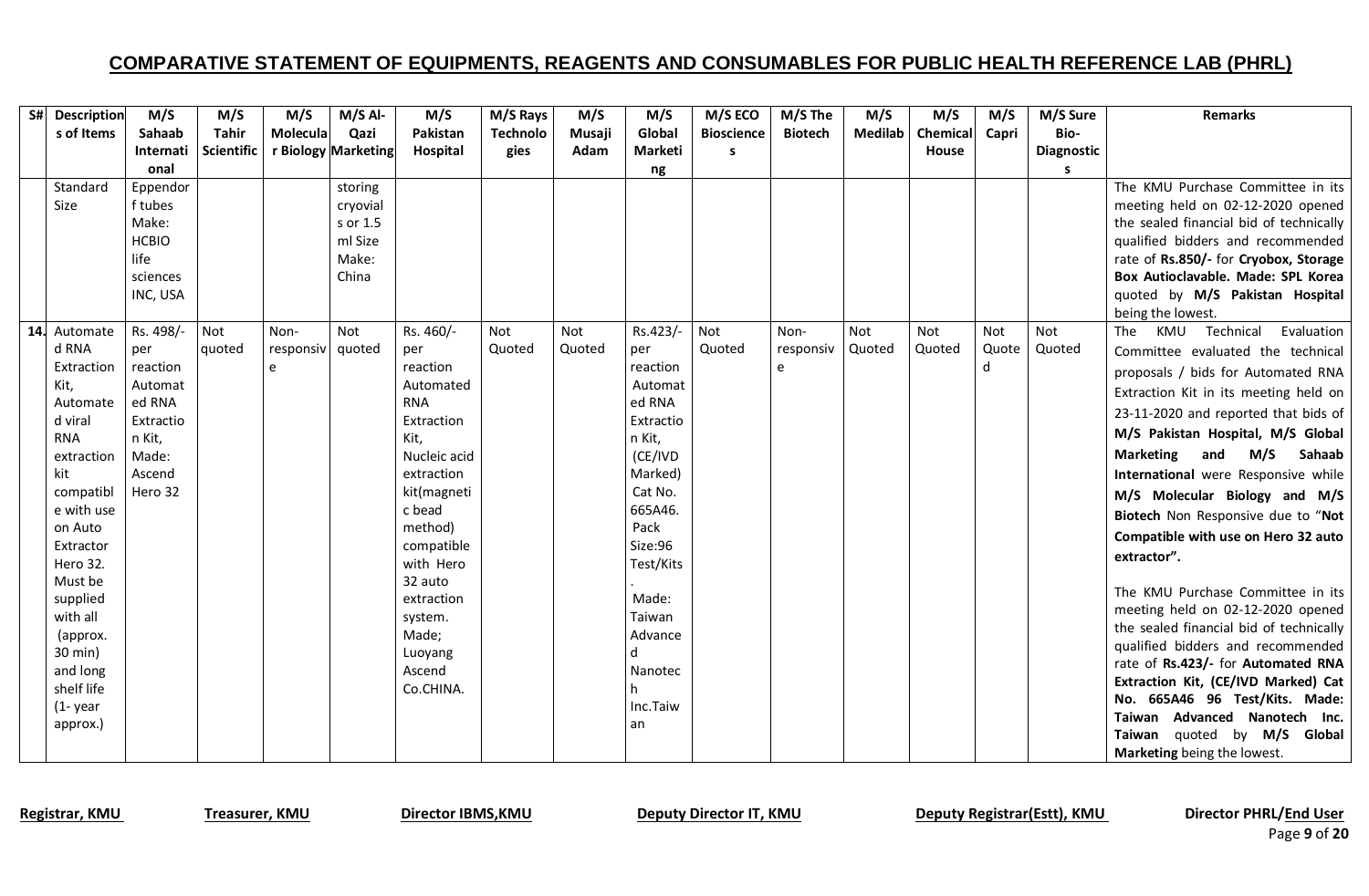| S# Description           | M/S               | M/S               | M/S                | $M/S$ Al-           | M/S                 | M/S Rays        | M/S    | M/S                   | M/S ECO           | M/S The               | M/S              | M/S      | M/S   | M/S Sure          | <b>Remarks</b>                                                        |
|--------------------------|-------------------|-------------------|--------------------|---------------------|---------------------|-----------------|--------|-----------------------|-------------------|-----------------------|------------------|----------|-------|-------------------|-----------------------------------------------------------------------|
| s of Items               | Sahaab            | <b>Tahir</b>      | <b>Molecula</b>    | Qazi                | Pakistan            | <b>Technolo</b> | Musaji | Global                | <b>Bioscience</b> | <b>Biotech</b>        | Medilab          | Chemical | Capri | Bio-              |                                                                       |
|                          | Internati         | <b>Scientific</b> |                    | r Biology Marketing | Hospital            | gies            | Adam   | Marketi               | s                 |                       |                  | House    |       | <b>Diagnostic</b> |                                                                       |
|                          | onal              |                   |                    |                     |                     |                 |        | ng                    |                   |                       |                  |          |       |                   |                                                                       |
| <b>15. PCR</b>           | Rs.1,140/-        | Not               | Rs.                | Not                 | Rs. 1000/-          | Not             | Not    | Rs.                   | Not               | Rs. 550/-             | Non-             | Not      | Not   | Not               | Technical<br>KMU<br>The<br>Evaluation                                 |
| Amplificat               | <b>PCR</b>        | quoted            | $885/-$            | quoted              | per test            | Quoted          | Quoted | $994/-$               | Quoted            | PCR-                  | respons          | Quoted   | Quot  | Quoted            | Committee evaluated the technical                                     |
| ion Kit,                 | Amplificati       |                   | Quick              |                     |                     |                 |        | per test              |                   | Covid19               | ive              |          | ed    |                   | proposals / bids for PCR amplifications                               |
| TaqMan                   | on Gene           |                   | SARS-              |                     |                     |                 |        | <b>PCR</b>            |                   | <b>RNA</b>            |                  |          |       |                   | in its meeting held on 23-11-2020 and                                 |
| chemistry,<br>multiplex  | Targets           |                   | $Cov-2$<br>rRT-PCR |                     |                     |                 |        | amplific<br>ation Kit |                   | Amplifica<br>tion Kit |                  |          |       |                   | reported that bids of M/S Sahaab                                      |
| real-time                | aare<br>ORF1a and |                   |                    |                     |                     |                 |        | (CE/IVD               |                   | (Qualitati            |                  |          |       |                   | International and M/S Molecular                                       |
| PCR, high                | RdRp/N            |                   |                    |                     |                     |                 |        | marked,               |                   | ve)                   |                  |          |       |                   | Biology, M/S Pakistan Hospital, M/S                                   |
| primer                   | Gene              |                   |                    |                     |                     |                 |        | <b>FDA</b>            |                   | Made:                 |                  |          |       |                   | Global Marketing and M/S Biotech                                      |
| efficiency               | Make:             |                   |                    |                     |                     |                 |        | approve               |                   | Singuway              |                  |          |       |                   | were Responsive while M/S Medilab                                     |
| and high                 | Vela              |                   |                    |                     |                     |                 |        | d)                    |                   | Biotech,              |                  |          |       |                   |                                                                       |
| sensitivity              | Diagnostic        |                   |                    |                     |                     |                 |        | Made:                 |                   | INC;                  |                  |          |       |                   | were Non Responsive due to "Not                                       |
| . positive               | Singapore         |                   |                    |                     |                     |                 |        | bioMeri               |                   | China.                |                  |          |       |                   | mentioned<br>country origin or                                        |
| and                      |                   |                   |                    |                     |                     |                 |        | eux,                  |                   |                       |                  |          |       |                   | advertised specifications".                                           |
| negative                 |                   |                   |                    |                     |                     |                 |        | France.               |                   |                       |                  |          |       |                   |                                                                       |
| controls.                |                   |                   |                    |                     |                     |                 |        |                       |                   |                       |                  |          |       |                   | The KMU Purchase Committee in its                                     |
| Must be                  |                   |                   |                    |                     |                     |                 |        |                       |                   |                       |                  |          |       |                   | meeting held on 02-12-2020 opened                                     |
| compatibl                |                   |                   |                    |                     |                     |                 |        |                       |                   |                       |                  |          |       |                   | the sealed financial bids of technically                              |
| e with                   |                   |                   |                    |                     |                     |                 |        |                       |                   |                       |                  |          |       |                   | qualified bidders and recommended                                     |
| real-time                |                   |                   |                    |                     |                     |                 |        |                       |                   |                       |                  |          |       |                   | rate of Rs.550/- for PCR- Covid19                                     |
| <b>PCR</b>               |                   |                   |                    |                     |                     |                 |        |                       |                   |                       |                  |          |       |                   | RNA Amplification Kit (Qualitative)                                   |
| equipmen                 |                   |                   |                    |                     |                     |                 |        |                       |                   |                       |                  |          |       |                   | Made: Singuway Biotech, INC; China<br>quoted by M/S Biotech being the |
| t                        |                   |                   |                    |                     |                     |                 |        |                       |                   |                       |                  |          |       |                   | lowest.                                                               |
| ABI07500                 |                   |                   |                    |                     |                     |                 |        |                       |                   |                       |                  |          |       |                   |                                                                       |
| 16. PCR Strips           | Rs.               | Not               | Rs.12,552 Rs       |                     | Rs.16,500/          | Not             | Not    | Not                   | Not               | Not                   | Non-             | Not      | Not   | Not               | KMU<br>Technical<br>Evaluation<br>The                                 |
| (0.2ml)                  | 10,480/-          | quoted            | /- (Pack           | $8,350/-$           | (Pack of            | Quoted          | Quoted | Quoted                | Quoted            | Quoted                | responsiv Quoted |          | Quote | Quoted            | Committee evaluated the technical                                     |
| PCR strips<br>of 8 tubes | (Pack of<br>1000) |                   | of 1000)<br>.2ml   | (Pack of<br>1000)   | 1000) PCR<br>Strips |                 |        |                       |                   |                       | e                |          | d     |                   | proposals / bids for PCR Strips in its                                |
| (0.2ml)                  | PCR strips        |                   | PCR Ultra          | <b>PCR</b>          | (0.2ml)             |                 |        |                       |                   |                       |                  |          |       |                   | meeting held on 23-11-2020 and                                        |
| each, with               | (0.2ml)           |                   | strips             | <b>Strips</b>       | $0.2ml8-$           |                 |        |                       |                   |                       |                  |          |       |                   | reported that bids of M/S Sahaab                                      |
| separate                 | caps or           |                   | Cat#               | (0.2ml)             | strips              |                 |        |                       |                   |                       |                  |          |       |                   | International, M/S Al Qazi Marketing,                                 |
| caps or                  | lids;             |                   | PSTF-              | <b>PCR</b>          | tubes. With         |                 |        |                       |                   |                       |                  |          |       |                   | M/S Pakistan Hospital and M/S                                         |

Page **10** of **20**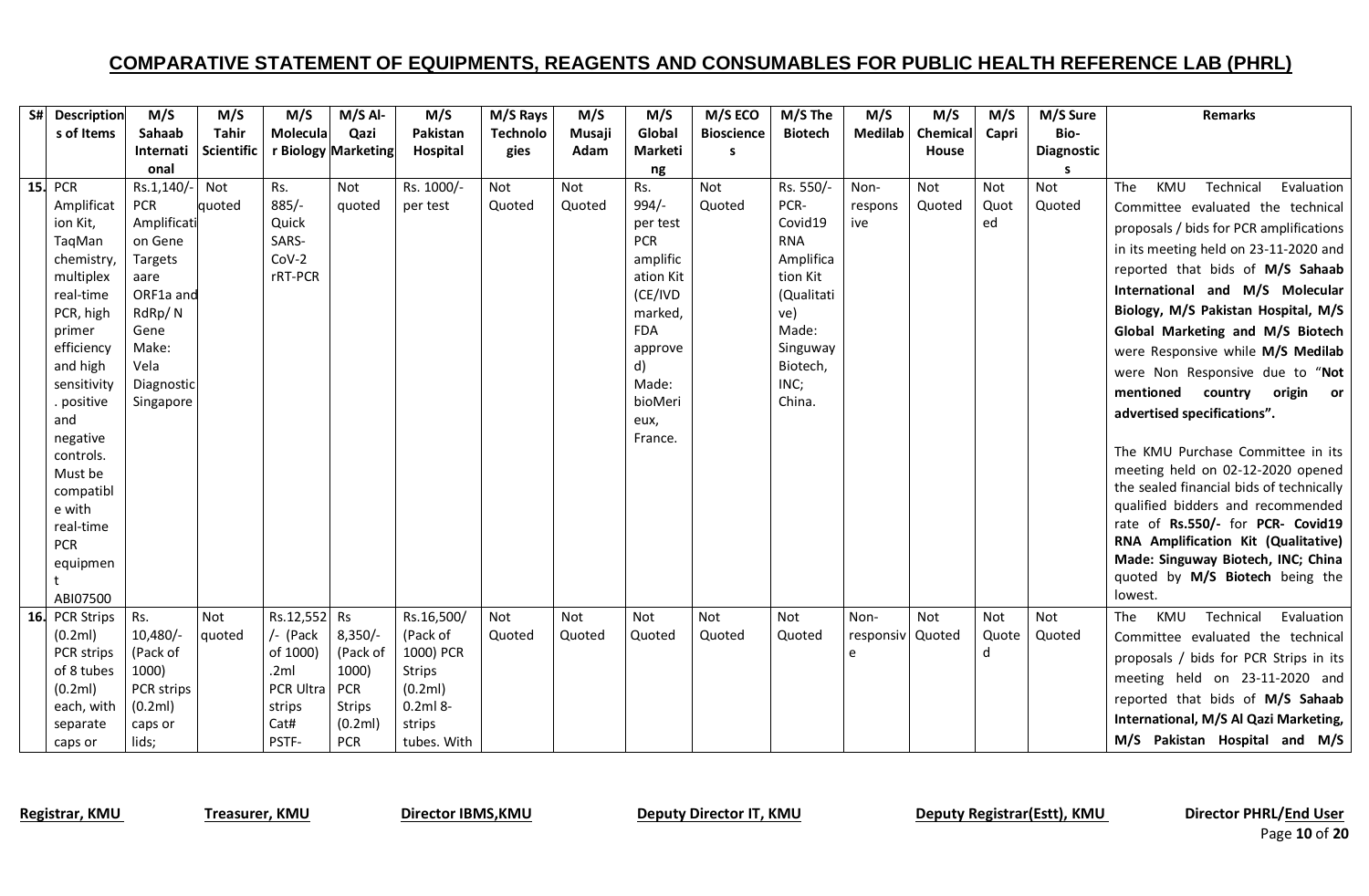| S# Description            | M/S                  | M/S               | M/S                      | $M/S$ Al-               | M/S                     | M/S Rays        | M/S           | M/S            | M/S ECO           | M/S The        | M/S                         | M/S      | M/S   | M/S Sure          | <b>Remarks</b>                                                    |
|---------------------------|----------------------|-------------------|--------------------------|-------------------------|-------------------------|-----------------|---------------|----------------|-------------------|----------------|-----------------------------|----------|-------|-------------------|-------------------------------------------------------------------|
| s of Items                | Sahaab               | <b>Tahir</b>      | Molecula                 | Qazi                    | Pakistan                | <b>Technolo</b> | Musaji        | Global         | <b>Bioscience</b> | <b>Biotech</b> | <b>Medilab</b>              | Chemical | Capri | Bio-              |                                                                   |
|                           | Internati            | <b>Scientific</b> |                          | r Biology Marketing     | Hospital                | gies            | Adam          | <b>Marketi</b> | s                 |                |                             | House    |       | <b>Diagnostic</b> |                                                                   |
|                           | onal                 |                   |                          |                         |                         |                 |               | ng             |                   |                |                             |          |       | s                 |                                                                   |
| lids;                     | nuclease             |                   | 0.2ml                    | strips of               | clear cap               |                 |               |                |                   |                |                             |          |       |                   | Molecular Biology were Responsive                                 |
| nuclease                  | free,                |                   | Polyprop                 | 8 tubes                 | Made;KIRG               |                 |               |                |                   |                |                             |          |       |                   | while M/S Medilab Non Responsive                                  |
| free,                     | Make:                |                   | yene.                    | (0.2ml)                 | EN                      |                 |               |                |                   |                |                             |          |       |                   | to specifications due to<br>"Not                                  |
| ambient,                  | <b>HCBIO</b>         |                   | Made:                    | each,                   |                         |                 |               |                |                   |                |                             |          |       |                   | mentioned country<br>origin<br>or                                 |
| or                        | life                 |                   | MBP Inc.                 | with                    |                         |                 |               |                |                   |                |                             |          |       |                   | advertised specifications".                                       |
| equivalent                | sciences<br>INC, USA |                   |                          | separat                 |                         |                 |               |                |                   |                |                             |          |       |                   |                                                                   |
|                           |                      |                   |                          | e<br>Optical            |                         |                 |               |                |                   |                |                             |          |       |                   | The KMU Purchase Committee in its                                 |
|                           |                      |                   |                          | caps                    |                         |                 |               |                |                   |                |                             |          |       |                   | meeting held on 02-12-2020 opened                                 |
|                           |                      |                   |                          | nucleas                 |                         |                 |               |                |                   |                |                             |          |       |                   | the sealed financial bid of technically                           |
|                           |                      |                   |                          | e free,                 |                         |                 |               |                |                   |                |                             |          |       |                   | qualified bidders and recommended                                 |
|                           |                      |                   |                          | Brand:                  |                         |                 |               |                |                   |                |                             |          |       |                   | rate of Rs.8,350/-(Pack of 1000) for                              |
|                           |                      |                   |                          | ABD                     |                         |                 |               |                |                   |                |                             |          |       |                   | PCR Strips (0.2ml) PCR strips of 8                                |
|                           |                      |                   |                          | China                   |                         |                 |               |                |                   |                |                             |          |       |                   | tubes (0.2ml) each, with separate                                 |
|                           |                      |                   |                          |                         |                         |                 |               |                |                   |                |                             |          |       |                   | Optical caps nuclease free, Brand:                                |
|                           |                      |                   |                          |                         |                         |                 |               |                |                   |                |                             |          |       |                   | ABD China quoted by M/S Al-Qazi                                   |
|                           |                      |                   |                          |                         |                         |                 |               |                |                   |                |                             |          | Not   | Not               | Marketing being the lowest.<br>Evaluation<br>The<br>KMU Technical |
| 17. PCR Strips<br>(0.1ml) | Rs.<br>$10,480/-$    | Not<br>quoted     | Rs.12,55<br>$2/-$        | Rs.8,350<br>$/$ - (pack | Rs.16,500/-<br>(pack of | Not<br>Quoted   | Not<br>Quoted | Not<br>Quoted  | Not<br>Quoted     | Not<br>Quoted  | Rs.13,500 Not<br>$\sqrt{-}$ | Quoted   | Quote | Quoted            | Committee evaluated the technical                                 |
| PCR strips                | (pack of             |                   | (pack of                 | of 1000)                | 1000)                   |                 |               |                |                   |                | <b>PCR</b>                  |          | d     |                   |                                                                   |
| of 8 tubes                | 1000)                |                   | 1000)                    | <b>PCR</b>              | <b>PCR Strips</b>       |                 |               |                |                   |                | Strips                      |          |       |                   | proposals / bids for PCR Strips in its                            |
| (0.1ml)                   | <b>PCR</b>           |                   | PCR Ultra                | Strips                  | (0.1ml)                 |                 |               |                |                   |                | (0.1ml)10                   |          |       |                   | meeting held on 23-11-2020 and                                    |
| each, with                | <b>Strips</b>        |                   | <b>Strips</b>            | (0.1ml)                 | 0.1ml8                  |                 |               |                |                   |                | 00 Pcs /                    |          |       |                   | reported that bids of M/S Sahaab                                  |
| separate                  | (0.1ml)              |                   | (0.1ml)                  | <b>PCR</b>              | strips tubes            |                 |               |                |                   |                | Pack, 100                   |          |       |                   | International, M/S Al Qazi Marketing,                             |
| caps or                   | PCR strips           |                   | Cat#                     | strips of               | with clear              |                 |               |                |                   |                | Packs                       |          |       |                   | M/S Pakistan Hospital and M/S                                     |
| lids;                     | of 8                 |                   | PSTF-                    | 8 tubes                 | cap.                    |                 |               |                |                   |                |                             |          |       |                   | Molecular Biology were Responsive                                 |
| nuclease                  | tubes                |                   | 0.2ml                    | (1.2ml)                 | Made.KIRG               |                 |               |                |                   |                |                             |          |       |                   | while M/S Medilab Non Responsive                                  |
| free,                     | (0.1ml)              |                   | Polyprop                 | each,<br>with           | EN                      |                 |               |                |                   |                |                             |          |       |                   | due to "Not mentioned country                                     |
| ambient,<br>or            | each,<br>with        |                   | vene.<br>Made.MB separat |                         |                         |                 |               |                |                   |                |                             |          |       |                   | origin or advertised specifications".                             |
| equivalent                | separate             |                   | P Inc.                   | e                       |                         |                 |               |                |                   |                |                             |          |       |                   |                                                                   |
|                           | Make:                |                   |                          | Optical                 |                         |                 |               |                |                   |                |                             |          |       |                   | The KMU Purchase Committee in its                                 |
|                           |                      |                   |                          |                         |                         |                 |               |                |                   |                |                             |          |       |                   | meeting held on 02-12-2020 opened                                 |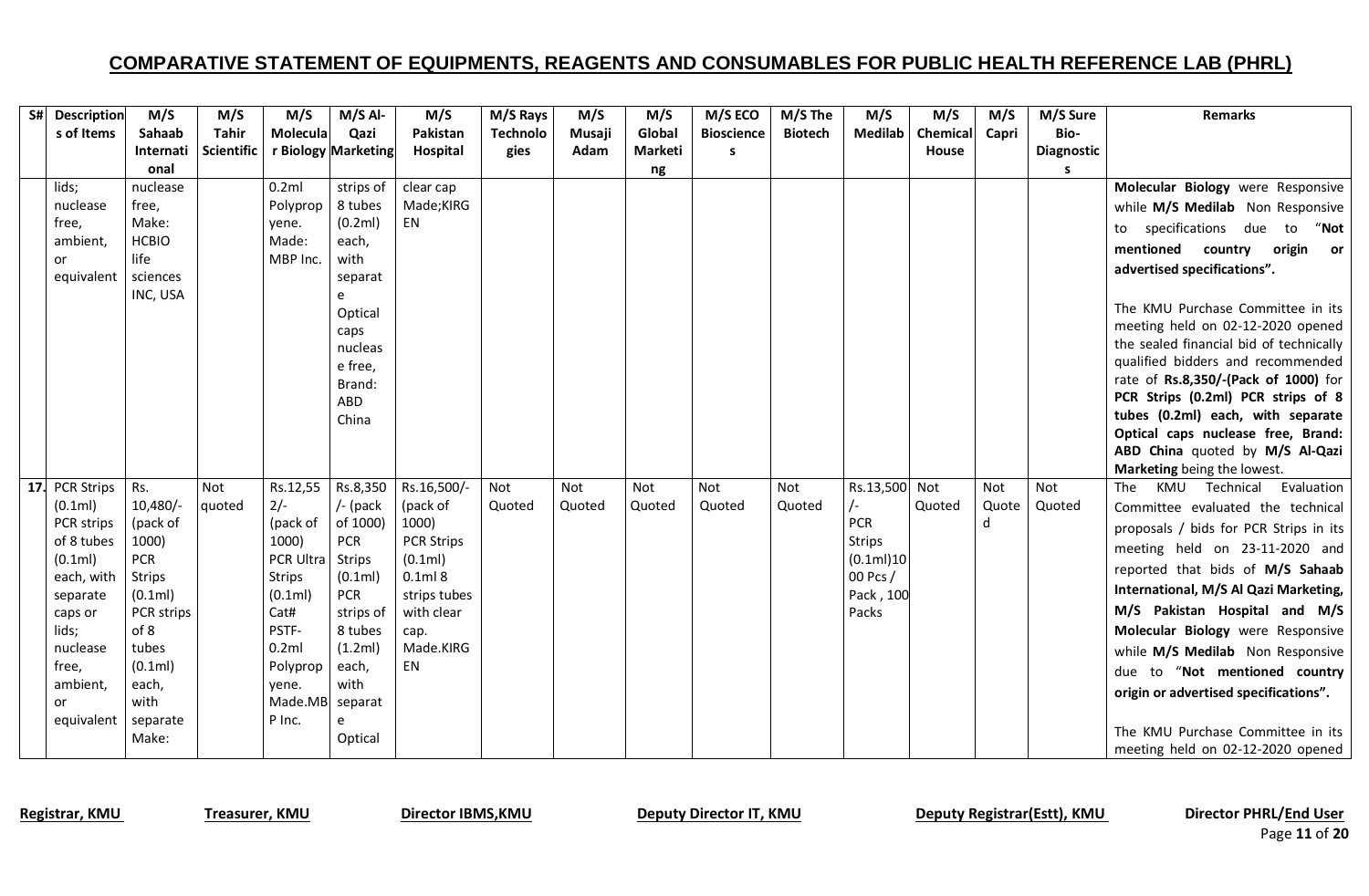| S# | <b>Description</b> | M/S                  | M/S               | M/S        | $M/S$ Al-           | M/S        | M/S Rays        | M/S       | M/S     | M/S ECO           | M/S The        | M/S            | M/S      | M/S   | M/S Sure          | <b>Remarks</b>                                                              |
|----|--------------------|----------------------|-------------------|------------|---------------------|------------|-----------------|-----------|---------|-------------------|----------------|----------------|----------|-------|-------------------|-----------------------------------------------------------------------------|
|    | s of Items         | Sahaab               | <b>Tahir</b>      | Molecula   | Qazi                | Pakistan   | <b>Technolo</b> | Musaji    | Global  | <b>Bioscience</b> | <b>Biotech</b> | <b>Medilab</b> | Chemical | Capri | Bio-              |                                                                             |
|    |                    | Internati            | <b>Scientific</b> |            | r Biology Marketing | Hospital   | gies            | Adam      | Marketi | S                 |                |                | House    |       | <b>Diagnostic</b> |                                                                             |
|    |                    | onal                 |                   |            |                     |            |                 |           | ng      |                   |                |                |          |       | s                 |                                                                             |
|    |                    | <b>HCBIO</b>         |                   |            | caps                |            |                 |           |         |                   |                |                |          |       |                   | the sealed financial bid of technically                                     |
|    |                    | life                 |                   |            | nucleas             |            |                 |           |         |                   |                |                |          |       |                   | qualified bidders and recommended                                           |
|    |                    | sciences             |                   |            | e free,             |            |                 |           |         |                   |                |                |          |       |                   | rate of Rs.8,350/-(pack of 1000) for                                        |
|    |                    | INC, USA             |                   |            | Brand:              |            |                 |           |         |                   |                |                |          |       |                   | PCR Strips (0.1ml) PCR strips of 8                                          |
|    |                    |                      |                   |            | ABD                 |            |                 |           |         |                   |                |                |          |       |                   | tubes (1.2ml) each, with separate                                           |
|    |                    |                      |                   |            | China               |            |                 |           |         |                   |                |                |          |       |                   | Optical caps nuclease free, Brand:                                          |
|    |                    |                      |                   |            |                     |            |                 |           |         |                   |                |                |          |       |                   | ABD China quoted by M/S Al -Qazi                                            |
|    | 18. Biohazard      | Rs. 40/-             | Not               | <b>Not</b> | Rs.46/-             | <b>Not</b> | Not             | Rs.160/-  | Not     | Not               | Not            | Not            | Not      | Not   | Not               | Marketing being the lowest.<br>Evaluation<br>KMU<br>Technical<br><b>The</b> |
|    | s Bags,            | Biohazar             | quoted            | quoted     | Biohaza             | Quoted.    | Quoted          | per piece | Quoted  | Quoted            | Quoted         | Quoted         | Quoted   | Quote | Quoted            | Committee evaluated the technical                                           |
|    | $30 - 50$          | ds Bags,             |                   |            | rds                 |            |                 | Rs.16,000 |         |                   |                |                |          | d     |                   |                                                                             |
|    | Liters,            | $0 - 50$             |                   |            | Bags,               |            |                 | (100 pcs  |         |                   |                |                |          |       |                   | proposals / bids for Biohazards Bags in                                     |
|    | leak               | Liters,              |                   |            |                     |            |                 | pack)     |         |                   |                |                |          |       |                   | its meeting held on 23-11-2020 and                                          |
|    | proof,             | leak                 |                   |            |                     |            |                 | Autoclava |         |                   |                |                |          |       |                   | reported that bids of M/S Sahaab                                            |
|    | high               | proof,               |                   |            |                     |            |                 | ble Bags  |         |                   |                |                |          |       |                   | International, M/S Al Qazi Marketing,                                       |
|    | strength,          | high                 |                   |            |                     |            |                 | 18*24     |         |                   |                |                |          |       |                   | M/S<br>Musaji Adam were<br>and                                              |
|    | autoclava          | strength,            |                   |            |                     |            |                 | Local     |         |                   |                |                |          |       |                   | Responsive.                                                                 |
|    | ble, colour        | autoclava            |                   |            |                     |            |                 | made      |         |                   |                |                |          |       |                   |                                                                             |
|    | coded              | ble,                 |                   |            |                     |            |                 |           |         |                   |                |                |          |       |                   | The KMU Purchase Committee in its                                           |
|    | (red,              | Make:                |                   |            |                     |            |                 |           |         |                   |                |                |          |       |                   | meeting held on 02-12-2020 opened                                           |
|    | yellow,            | <b>HCBIO</b>         |                   |            |                     |            |                 |           |         |                   |                |                |          |       |                   | the sealed financial bid of technically                                     |
|    | black),            | life                 |                   |            |                     |            |                 |           |         |                   |                |                |          |       |                   | qualified bidders and recommended                                           |
|    | with<br>biohazard  | sciences<br>INC, USA |                   |            |                     |            |                 |           |         |                   |                |                |          |       |                   | rate of Rs.40/- for Biohazards Bags, 0-                                     |
|    | sign               |                      |                   |            |                     |            |                 |           |         |                   |                |                |          |       |                   | 50 Liters, leak proof, high strength,                                       |
|    | printed.           |                      |                   |            |                     |            |                 |           |         |                   |                |                |          |       |                   | autoclavable, Make:<br>HCBIO life                                           |
|    |                    |                      |                   |            |                     |            |                 |           |         |                   |                |                |          |       |                   | sciences INC, USA quoted by M/S<br>Sahaab<br>International                  |
|    |                    |                      |                   |            |                     |            |                 |           |         |                   |                |                |          |       |                   | being the<br>lowest.                                                        |
|    | 19. Sample         | Rs. 874/-            | Rs.1,450/- Not    |            | Rs.1,25             | Rs. 750/-  | Not             | Rs.1,150  | Not     | <b>Not</b>        | <b>Not</b>     | <b>Not</b>     | Not      | Not   | Not               | Technical<br><b>The</b><br>KMU<br>Evaluation                                |
|    | rack,              | Sample               | Sample            | quoted     | $0/-$               | Sample     | Quoted          | Sample    | Quoted  | Quoted            | Quoted         | Quoted         | Quoted   | Quote | Quoted            | Committee evaluated the technical                                           |
|    | Plastic, 96        | rack,                | rack,             |            | Sample              | rack,      |                 | rack,     |         |                   |                |                |          | d     |                   | proposals / bids for Sample Rack in its                                     |
|    | well               | Plastic,             | Made:             |            | rack,               | Microtube  |                 | Cat No.   |         |                   |                |                |          |       |                   |                                                                             |

Page **12** of **20**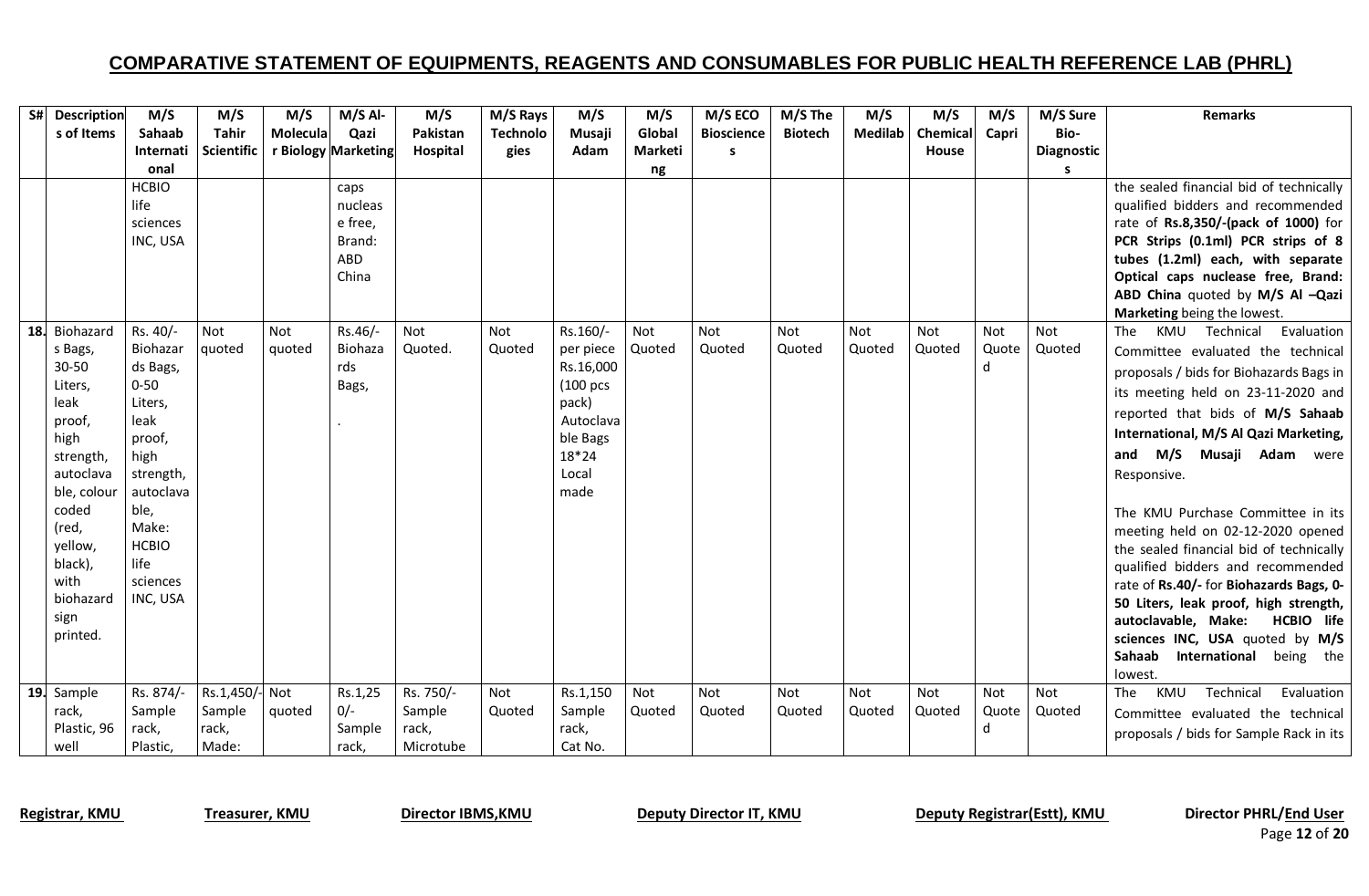| S# Description   | M/S                  | M/S               | M/S               | $M/S$ Al-           | M/S               | M/S Rays        | M/S        | M/S     | M/S ECO           | M/S The        | M/S            | M/S      | M/S   | M/S Sure          | <b>Remarks</b>                                                         |
|------------------|----------------------|-------------------|-------------------|---------------------|-------------------|-----------------|------------|---------|-------------------|----------------|----------------|----------|-------|-------------------|------------------------------------------------------------------------|
| s of Items       | Sahaab               | <b>Tahir</b>      | Molecula          | Qazi                | Pakistan          | <b>Technolo</b> | Musaji     | Global  | <b>Bioscience</b> | <b>Biotech</b> | <b>Medilab</b> | Chemical | Capri | Bio-              |                                                                        |
|                  | Internati            | <b>Scientific</b> |                   | r Biology Marketing | Hospital          | gies            | Adam       | Marketi | S                 |                |                | House    |       | <b>Diagnostic</b> |                                                                        |
|                  | onal                 |                   |                   |                     |                   |                 |            | ng      |                   |                |                |          |       | s                 |                                                                        |
| positions,       | 96 well              | <b>CNWTC</b>      |                   | Plastic,            | Rack              |                 | 616001     |         |                   |                |                |          |       |                   | meeting held on 23-11-2020 and                                         |
| suitable         | positions            | China             |                   | 96 well             | Autoclavabl       |                 | Made:Ne    |         |                   |                |                |          |       |                   | reported that bids of M/S Sahaab                                       |
| for              | Make:                |                   |                   | position            | e                 |                 | st, China  |         |                   |                |                |          |       |                   | International, M/S Tahir Scientific                                    |
| Eppendorf        | <b>HCBIO</b>         |                   |                   | S,                  | 5X 16(80          |                 |            |         |                   |                |                |          |       |                   | M/S Al Qazi Marketing, M/S Pakistan                                    |
| tubes/cry        | life                 |                   |                   | suitable            | Holes)            |                 |            |         |                   |                |                |          |       |                   | Hospital and M/S Musaji Adam were                                      |
| ovials,          | sciences             |                   |                   | for                 | capacity          |                 |            |         |                   |                |                |          |       |                   | Responsive.                                                            |
| autoclava<br>ble | INC, USA             |                   |                   | Eppend<br>orf       | Made: SPL<br>Life |                 |            |         |                   |                |                |          |       |                   |                                                                        |
|                  |                      |                   |                   | tubes               | Sciences.K        |                 |            |         |                   |                |                |          |       |                   | The KMU Purchase Committee in its                                      |
|                  |                      |                   |                   | Autocla             | <b>OREA</b>       |                 |            |         |                   |                |                |          |       |                   | meeting held on 02-12-2020 opened                                      |
|                  |                      |                   |                   | vable               |                   |                 |            |         |                   |                |                |          |       |                   | the sealed financial bid of technically                                |
|                  |                      |                   |                   | Make                |                   |                 |            |         |                   |                |                |          |       |                   | qualified bidders and recommended                                      |
|                  |                      |                   |                   | China               |                   |                 |            |         |                   |                |                |          |       |                   | rate of Rs.750/- for Sample rack,                                      |
|                  |                      |                   |                   |                     |                   |                 |            |         |                   |                |                |          |       |                   | Microtube Rack Autoclavable 5X<br>16(80 Holes) capacity Made: SPL Life |
|                  |                      |                   |                   |                     |                   |                 |            |         |                   |                |                |          |       |                   | Sciences.KOREA quoted by M/S                                           |
|                  |                      |                   |                   |                     |                   |                 |            |         |                   |                |                |          |       |                   | Pakistan Hospital being the lowest.                                    |
| 20. Falcon       | Rs. 21/-             | Rs. 10/-          | Rs.18,000         | Rs.38/-             | Rs. 975/-         | Not             | Rs.19,800  | Not     | Not               | <b>Not</b>     | Not            | Not      | Not   |                   | Technical Evaluation<br>The<br>KMU                                     |
| tube,            | Falcon               | Falcon            | $/$ - (pack       | Falcon              | (pack of          | Quoted          | $\sqrt{-}$ | Quoted  | Quoted            | Quoted         | Quoted         | Quoted   | Quote |                   | Committee evaluated the technical                                      |
| 15 ml.           | tube,                | tube,             | of                | tube,               | 50pcs)            |                 | Falcon     |         |                   |                |                |          | d     |                   | proposals / bids for Falcon Tube in its                                |
| graduated        | 15 ml,               | Made:             | 500pcs)           | 15 ml.              | Falcon            |                 | tube,      |         |                   |                |                |          |       |                   | meeting held on 23-11-2020 and                                         |
| , crack          | graduate             | <b>CNWTC</b>      | Falcon            | graduat             | tube,             |                 | $SCT-15$   |         |                   |                |                |          |       |                   |                                                                        |
| proof,           | d, crack             | China             | tube,             | ed,                 | Conical           |                 | ml, 25-S   |         |                   |                |                |          |       |                   | reported that bids of M/S Sahaab                                       |
| leak proof       | proof,               |                   | 15 ml,            | crack               | Tubes(15          |                 | (500 Pcs)  |         |                   |                |                |          |       |                   | International, M/S Tahir Scientific                                    |
|                  | leak                 |                   | Cat#              | proof,              | ml)(racked)       |                 | Axygen,    |         |                   |                |                |          |       |                   | M/S Al Qazi Marketing, M/S Pakistan                                    |
|                  | proof                |                   | PSTF-             | leak                | Ambion a          |                 | <b>USA</b> |         |                   |                |                |          |       |                   | Hospital, M/S Molecular Biology and                                    |
|                  | Make:                |                   | 015ml             | proof               | product of        |                 |            |         |                   |                |                |          |       |                   | M/S Musaji Adam were Responsive.                                       |
|                  | <b>HCBIO</b><br>life |                   | Natural           | Make:               | Thermo            |                 |            |         |                   |                |                |          |       |                   | Purchase Committee<br>KMU<br>The                                       |
|                  | sciences             |                   | Polyprop<br>vene. | Nest-<br><b>USA</b> | Fisher USA        |                 |            |         |                   |                |                |          |       |                   | recommended rate of Rs.10/- for                                        |
|                  | INC, USA             |                   | Made.MB           |                     |                   |                 |            |         |                   |                |                |          |       |                   | Falcon tube, Made: CNWTC China                                         |
|                  |                      |                   | P Inc.            |                     |                   |                 |            |         |                   |                |                |          |       |                   | quoted by M/S Tahir Scientific being                                   |
|                  |                      |                   |                   |                     |                   |                 |            |         |                   |                |                |          |       |                   | the lowest.                                                            |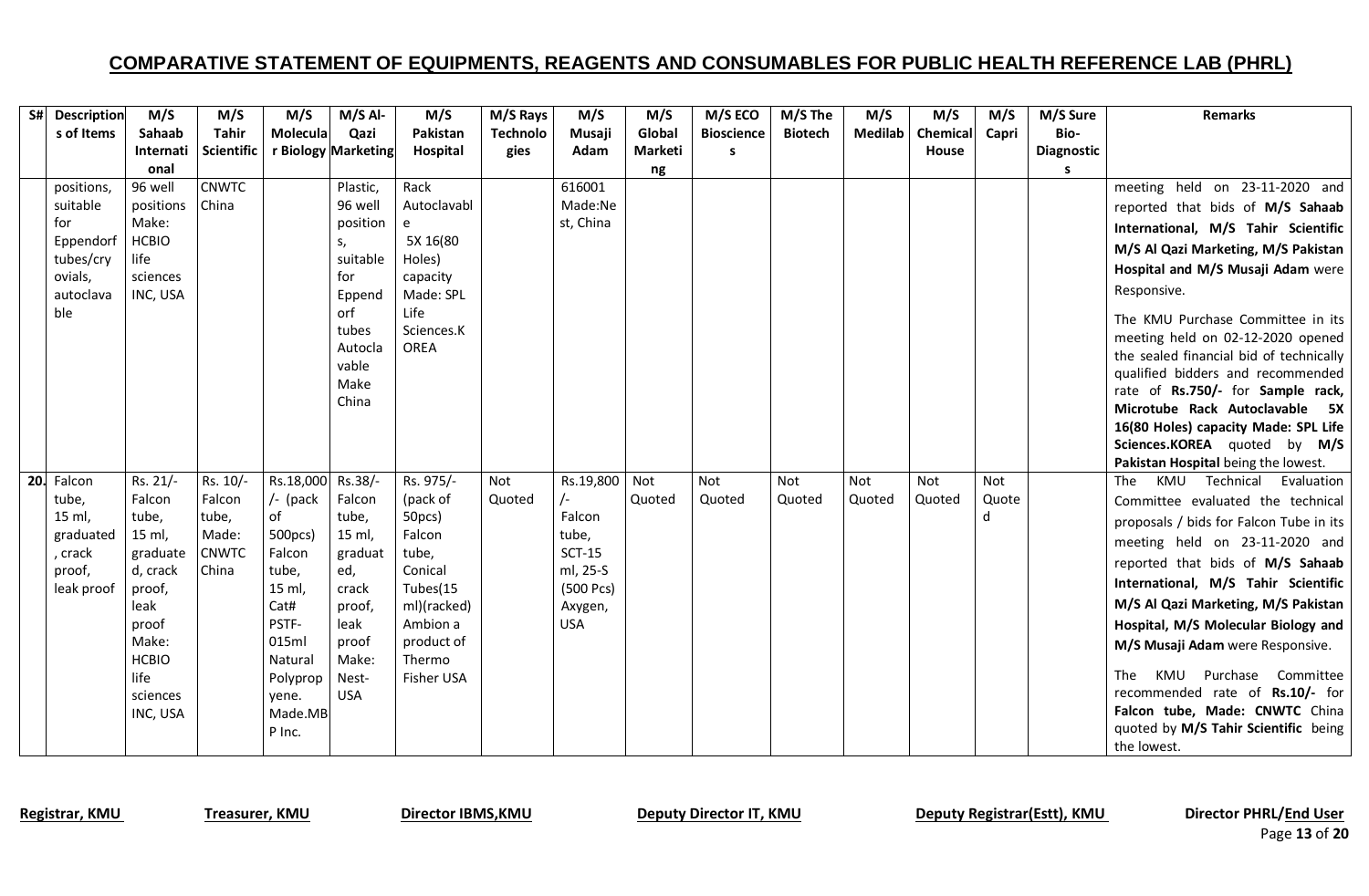|                  | S# Description | M/S             | M/S          | M/S                        | $M/S$ Al-           | M/S                       | M/S Rays        | M/S                            | M/S     | M/S ECO           | M/S The        | M/S              | M/S             | M/S        | M/S Sure          | <b>Remarks</b>                                      |
|------------------|----------------|-----------------|--------------|----------------------------|---------------------|---------------------------|-----------------|--------------------------------|---------|-------------------|----------------|------------------|-----------------|------------|-------------------|-----------------------------------------------------|
|                  | s of Items     | Sahaab          | <b>Tahir</b> | Molecula                   | Qazi                | Pakistan                  | <b>Technolo</b> | Musaji                         | Global  | <b>Bioscience</b> | <b>Biotech</b> | <b>Medilab</b>   | <b>Chemical</b> | Capri      | Bio-              |                                                     |
|                  |                | Internati       | Scientific   |                            | r Biology Marketing | Hospital                  | gies            | Adam                           | Marketi | s                 |                |                  | House           |            | <b>Diagnostic</b> |                                                     |
|                  |                | onal            |              |                            |                     |                           |                 |                                | ng      |                   |                |                  |                 |            |                   |                                                     |
| 21. PCR Plate,   |                | Rs.             | Not          | Rs.21,000 Rs.9,70          |                     | Rs.10,000/(               | Not             | Rs.21,500                      | Not     | Not               | <b>Not</b>     | Non-             | Not             | Not        | Not               | Technical<br><b>KMU</b><br>Evaluation<br><b>The</b> |
|                  | 96-well        | $1,755/-$       | quoted       | $/$ - (pack                | $0/-$               | pack of 10)               | Quoted          | /- (pack of Quoted             |         | Quoted            | Quoted         | responsiv Quoted |                 | Quote      | Quoted            | Committee evaluated the technical                   |
|                  | PCR plates     | (pack of<br>10) |              | of 50)                     | (pack of            | PCR Plate,<br>Optical 96- |                 | 100)<br><b>PCR</b>             |         |                   |                | e                |                 | d          |                   | proposals / bids for PCR plates in its              |
|                  |                | <b>PCR</b>      |              | <b>PCR</b><br>Plate,       | 10)<br><b>PCR</b>   | well                      |                 | Plate,                         |         |                   |                |                  |                 |            |                   | meeting held on 23-11-2020 and                      |
|                  |                | Plate,          |              | 96-well                    | Plate,              | Reaction                  |                 | Cat No.                        |         |                   |                |                  |                 |            |                   | reported that bids of M/S Sahaab                    |
|                  |                | 96-well         |              | Skirted                    | 96-well             | plates.                   |                 | 701001                         |         |                   |                |                  |                 |            |                   | International, M/S Al Qazi Marketing,               |
|                  |                | <b>PCR</b>      |              | Cat#                       | <b>PCR</b>          | <b>ABI Product</b>        |                 | 100 Pcs,                       |         |                   |                |                  |                 |            |                   | M/S<br>Pakistan<br>Hospital,<br>M/S                 |
|                  |                | plates          |              | PPL96S-                    | plates              | of Thermo                 |                 | Made:Ne                        |         |                   |                |                  |                 |            |                   | Molecular Biology and M/S Musaji                    |
|                  |                | Make:           |              | 50                         | Make:               | Fisher USA.               |                 | st, China                      |         |                   |                |                  |                 |            |                   | Adam were Responsive while M/S                      |
|                  |                | <b>HCBIO</b>    |              | Natural                    | Extrage             |                           |                 |                                |         |                   |                |                  |                 |            |                   | Medilabt Non Responsive due to "Not                 |
|                  |                | life            |              | Polyprop                   | ne                  |                           |                 |                                |         |                   |                |                  |                 |            |                   | mentioned country origin or                         |
|                  |                | sciences        |              | yene.                      |                     |                           |                 |                                |         |                   |                |                  |                 |            |                   | advertised specifications".                         |
|                  |                | INC, USA        |              | Made.MB                    |                     |                           |                 |                                |         |                   |                |                  |                 |            |                   |                                                     |
|                  |                |                 |              | P Inc.                     |                     |                           |                 |                                |         |                   |                |                  |                 |            |                   | The KMU Purchase Committee in its                   |
|                  |                |                 |              |                            |                     |                           |                 |                                |         |                   |                |                  |                 |            |                   | meeting held on 02-12-2020 opened                   |
|                  |                |                 |              |                            |                     |                           |                 |                                |         |                   |                |                  |                 |            |                   | the sealed financial bid of technically             |
|                  |                |                 |              |                            |                     |                           |                 |                                |         |                   |                |                  |                 |            |                   | qualified bidders and found rate of                 |
|                  |                |                 |              |                            |                     |                           |                 |                                |         |                   |                |                  |                 |            |                   | Rs.1,755/-(pack of 10) for PCR Plate,               |
|                  |                |                 |              |                            |                     |                           |                 |                                |         |                   |                |                  |                 |            |                   | 96-well PCR plates Make: HCBIO life                 |
|                  |                |                 |              |                            |                     |                           |                 |                                |         |                   |                |                  |                 |            |                   | sciences INC, USA quoted by M/S                     |
|                  |                |                 |              |                            |                     |                           |                 |                                |         |                   |                |                  |                 |            |                   | Sahaab<br>International being the                   |
|                  |                |                 |              |                            |                     |                           |                 |                                |         |                   |                |                  |                 |            |                   | lowest.                                             |
| 22. Adhesive     |                | Not             | Not          | Rs.9,000/ Not              |                     | Rs.<br>52,000/-           | Not             | Rs.7,800/<br>(100 films Quoted | Not     | Not               | <b>Not</b>     | Not              | Not             | Not        | Not               | KMU<br>Technical<br>Evaluation<br>The               |
| film,<br>Optical |                | Quoted          | quoted       | (100 films quoted<br>pack) |                     | (100 films                | Quoted          | pack)                          |         | Quoted            | Quoted         | Quoted           | Quoted          | Quote<br>d | Quoted            | Committee evaluated the technical                   |
|                  | adhesive       |                 |              | Adhesive                   |                     | pack)                     |                 | Adhesive                       |         |                   |                |                  |                 |            |                   | proposals / bids for Adhesive film in               |
| film             |                |                 |              | Sealing                    |                     | Adhesive                  |                 | film for                       |         |                   |                |                  |                 |            |                   | its meeting held on 23-11-2020 and                  |
|                  |                |                 |              | film-ASF-                  |                     | film,                     |                 | <b>PCR Plate</b>               |         |                   |                |                  |                 |            |                   | reported that bids of M/S Pakistan                  |
|                  |                |                 |              | 100                        |                     | Adhesive                  |                 | PCR-SP                         |         |                   |                |                  |                 |            |                   | Hospital, M/S Molecular Biology and                 |
|                  |                |                 |              | Natural                    |                     | <b>PCR Plate</b>          |                 | 100 Films                      |         |                   |                |                  |                 |            |                   | M/S Musaji Adam were Responsive.                    |

Page **14** of **20**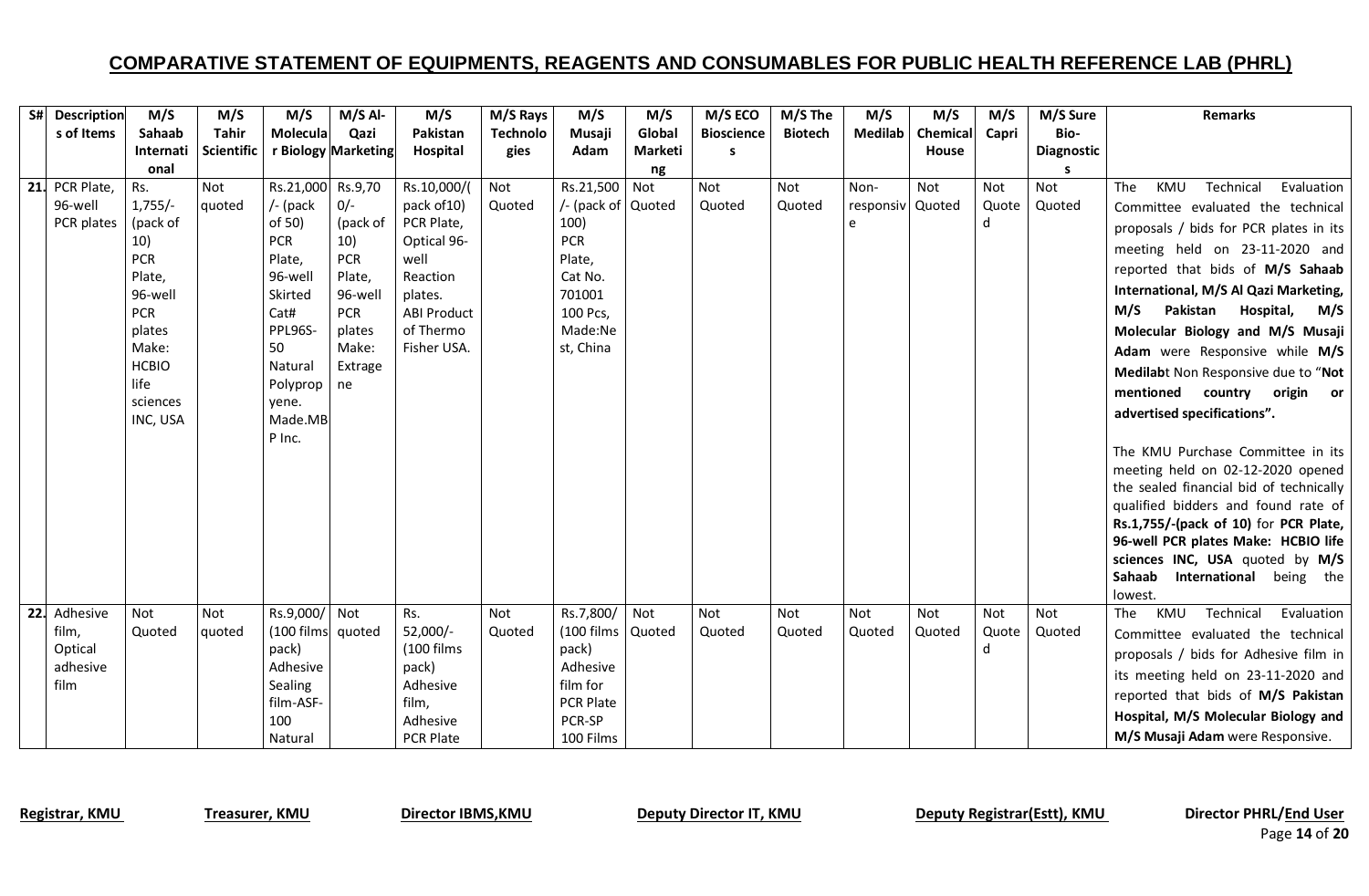| S#<br><b>Description</b> | M/S        | M/S               | M/S             | $M/S$ Al-           | M/S        | M/S Rays        | M/S      | M/S            | M/S ECO           | M/S The        | M/S        | M/S      | M/S   | M/S Sure          | <b>Remarks</b>                          |
|--------------------------|------------|-------------------|-----------------|---------------------|------------|-----------------|----------|----------------|-------------------|----------------|------------|----------|-------|-------------------|-----------------------------------------|
| s of Items               | Sahaab     | <b>Tahir</b>      | <b>Molecula</b> | Qazi                | Pakistan   | <b>Technolo</b> | Musaji   | Global         | <b>Bioscience</b> | <b>Biotech</b> | Medilab    | Chemical | Capri | Bio-              |                                         |
|                          | Internati  | <b>Scientific</b> |                 | r Biology Marketing | Hospital   | gies            | Adam     | <b>Marketi</b> | s                 |                |            | House    |       | <b>Diagnostic</b> |                                         |
|                          | onal       |                   |                 |                     |            |                 |          | ng             |                   |                |            |          |       | s                 |                                         |
|                          |            |                   | Polyester.      |                     | seals      |                 | Made:Axy |                |                   |                |            |          |       |                   | The KMU Purchase Committee in its       |
|                          |            |                   | Made.MB         |                     | Made:Ther  |                 | gen, USA |                |                   |                |            |          |       |                   | meeting held on 02-12-2019 opened       |
|                          |            |                   | P Inc.          |                     | mo Fisher  |                 |          |                |                   |                |            |          |       |                   | the sealed financial bid of technically |
|                          |            |                   |                 |                     | Scientific |                 |          |                |                   |                |            |          |       |                   | qualified bidders and recommended       |
|                          |            |                   |                 |                     | <b>USA</b> |                 |          |                |                   |                |            |          |       |                   | rate of Rs.7,800/- (100 films pack) for |
|                          |            |                   |                 |                     |            |                 |          |                |                   |                |            |          |       |                   | Adhesive film for PCR Plate PCR-SP      |
|                          |            |                   |                 |                     |            |                 |          |                |                   |                |            |          |       |                   | 100 Films Made: Axygen, USA quoted      |
|                          |            |                   |                 |                     |            |                 |          |                |                   |                |            |          |       |                   | by M/S Musaji Adam & Sons being         |
|                          |            |                   |                 |                     |            |                 |          |                |                   |                |            |          |       |                   | the lowest.                             |
| $23.$ Head               | <b>Not</b> | Not               | <b>Not</b>      | Not                 | Not Quoted | Not             | Not      | <b>Not</b>     | <b>Not</b>        | <b>Not</b>     | Not        | Not      | Not   | Not               | The purchase committee                  |
| Cover,                   | Quoted     | quoted            | quoted          | quoted              |            | Quoted          | quoted   | Quoted         | Quoted            | Quoted         | Quoted     | Quoted   | Quote | Quoted            | recommended to re-advertise.            |
|                          |            |                   |                 |                     |            |                 |          |                |                   |                |            |          | d     |                   |                                         |
| 24. Dungaree             | Not        | Not               | Not             | Rs.550/-            | Not Quoted | Not             | Not      | Not            | Not               | Not            | Not        | Not      | Not   | Not               | The<br>KMU<br>Technical<br>Evaluation   |
| S,                       | Quoted     | quoted            | auoted          | each                |            | Quoted          | quoted   | Quoted         | Quoted            | Quoted         | Quoted     | Quoted   | Quote | Quoted            | Committee evaluated the technical       |
| Disposabl                |            |                   |                 | Dungar              |            |                 |          |                |                   |                |            |          | d     |                   | proposals / bids for Adhesive film in   |
| e, water-                |            |                   |                 | ees,<br>White       |            |                 |          |                |                   |                |            |          |       |                   | its meeting held on 23-11-2020 and      |
| resistant,               |            |                   |                 | fabric of           |            |                 |          |                |                   |                |            |          |       |                   | reported that bids of M/S Al Qazi       |
| non-<br>woven            |            |                   |                 | medium              |            |                 |          |                |                   |                |            |          |       |                   | Marketing is Responsive.                |
| fabric of                |            |                   |                 | quality,            |            |                 |          |                |                   |                |            |          |       |                   |                                         |
| medium                   |            |                   |                 | conveni             |            |                 |          |                |                   |                |            |          |       |                   | The KMU Purchase Committee in its       |
| quality,                 |            |                   |                 | ent to              |            |                 |          |                |                   |                |            |          |       |                   | meeting held on 02-12-2020 opened       |
| convenien                |            |                   |                 | don and             |            |                 |          |                |                   |                |            |          |       |                   | the sealed financial bid of technically |
| t to don                 |            |                   |                 | doff.               |            |                 |          |                |                   |                |            |          |       |                   | qualified bidder and recommended        |
| (Small                   |            |                   |                 | Large)              |            |                 |          |                |                   |                |            |          |       |                   | rate of Rs.550/- for Dungarees, White   |
| Medium,                  |            |                   |                 | Made:               |            |                 |          |                |                   |                |            |          |       |                   | Color Disposable Made: Pakl quoted      |
| Large)                   |            |                   |                 | Pakl                |            |                 |          |                |                   |                |            |          |       |                   | by M/S Al Qazi Marketing on single      |
|                          |            |                   |                 |                     |            |                 |          |                |                   |                |            |          |       |                   | source basis.                           |
| 25. Dungaree             | Not        | <b>Not</b>        | <b>Not</b>      | Not                 | Not Quoted | Not             | Not      | Not            | <b>Not</b>        | <b>Not</b>     | <b>Not</b> | Not      | Not   | <b>Not</b>        | The Purchase committee                  |
| S,                       | Quoted     | quoted            | quoted          | quoted              |            | Quoted          | quoted   | Quoted         | Quoted            | Quoted         | Quoted     | Quoted   | Quote | Quoted            | recommended to re-advertise.            |
| Reusable,                |            |                   |                 |                     |            |                 |          |                |                   |                |            |          | d     |                   |                                         |
| 26. Gowns/Co             | Not        | Not               | Not             | Not                 | Not Quoted | Not             | Not      | Not            | Not               | Not            | <b>Not</b> | Not      | Not   | Not               | The Purchase committee                  |
| verall,                  | Quoted     | quoted            | auoted          | quoted              |            | Quoted          | quoted   | Quoted         | Quoted            | Quoted         | Quoted     | Quoted   | Quote | Quoted            | recommended to re-advertise.            |

Registrar, KMU Treasurer, KMU Director IBMS, KMU Deputy Director IT, KMU Deputy Registrar(Estt), KMU Director PHRL/End User

Page **15** of **20**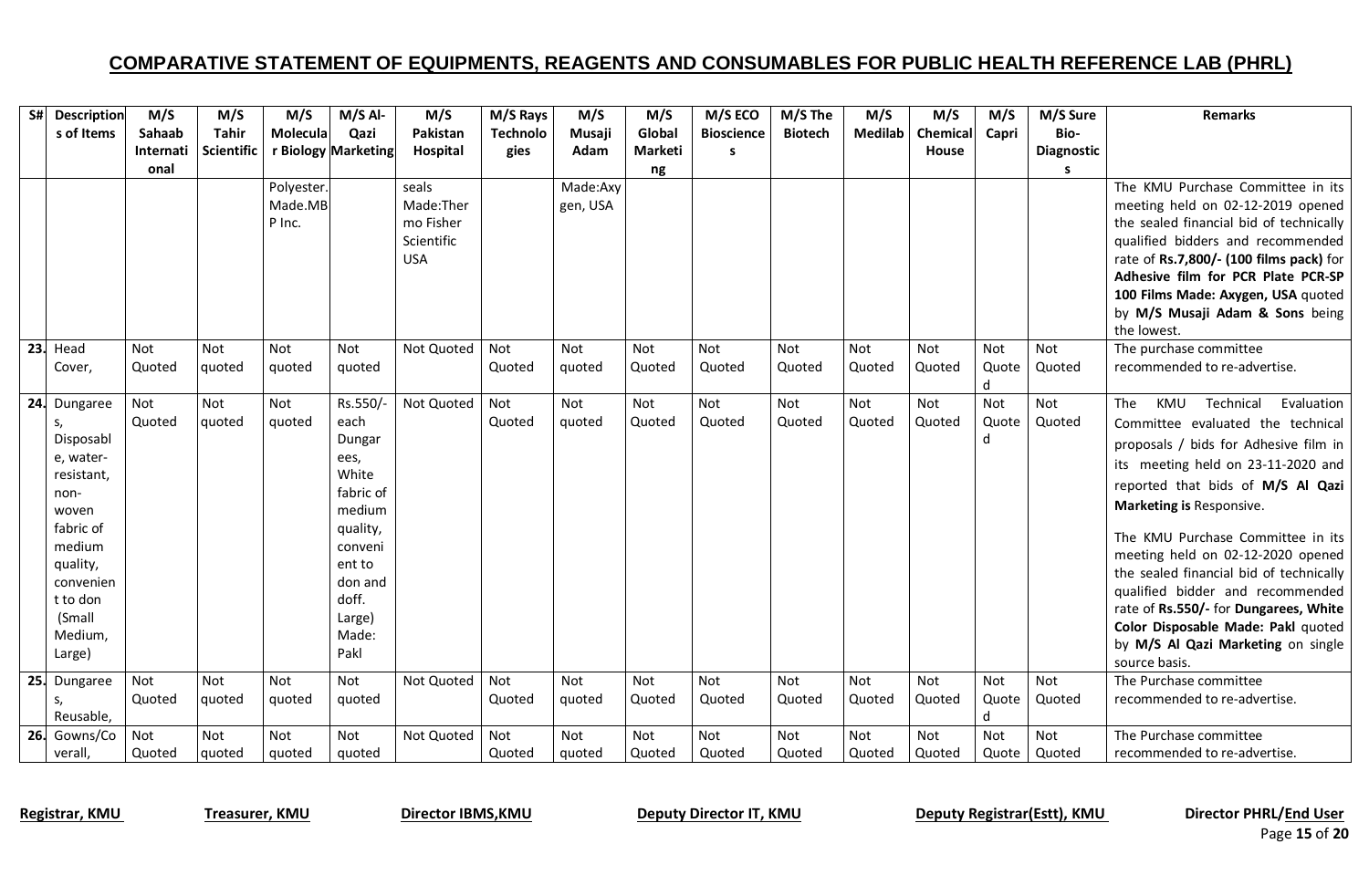| S# Description                                                               | M/S               | M/S                  | M/S           | $M/S$ Al-                                                                                         | M/S        | M/S Rays        | M/S           | M/S           | M/S ECO           | M/S The              | M/S            | M/S           | M/S               | M/S Sure               | <b>Remarks</b>                                                                                                                                                                                                                                                                                                                                                                                                                                                                                              |
|------------------------------------------------------------------------------|-------------------|----------------------|---------------|---------------------------------------------------------------------------------------------------|------------|-----------------|---------------|---------------|-------------------|----------------------|----------------|---------------|-------------------|------------------------|-------------------------------------------------------------------------------------------------------------------------------------------------------------------------------------------------------------------------------------------------------------------------------------------------------------------------------------------------------------------------------------------------------------------------------------------------------------------------------------------------------------|
| s of Items                                                                   | Sahaab            | <b>Tahir</b>         | Molecula      | Qazi                                                                                              | Pakistan   | <b>Technolo</b> | Musaji        | Global        | <b>Bioscience</b> | <b>Biotech</b>       | <b>Medilab</b> | Chemical      | Capri             | Bio-                   |                                                                                                                                                                                                                                                                                                                                                                                                                                                                                                             |
|                                                                              | Internati<br>onal | <b>Scientific</b>    |               | r Biology Marketing                                                                               | Hospital   | gies            | Adam          | Marketi       | S.                |                      |                | House         |                   | <b>Diagnostic</b><br>s |                                                                                                                                                                                                                                                                                                                                                                                                                                                                                                             |
|                                                                              |                   |                      |               |                                                                                                   |            |                 |               | ng            |                   |                      |                |               | d                 |                        |                                                                                                                                                                                                                                                                                                                                                                                                                                                                                                             |
| 27. N95 Mask,                                                                | Not               | <b>Not</b>           | Not           | Not                                                                                               | Not Quoted | Not             | Not           | Not           | Not               | <b>Not</b>           | Not            | Not           | Not               | Not                    | The Purchase committee                                                                                                                                                                                                                                                                                                                                                                                                                                                                                      |
| 8210                                                                         | Quoted            | quoted               | quoted        | quoted                                                                                            |            | Quoted          | quoted        | Quoted        | Quoted            | Quoted               | Quoted         | Quoted        | Quote<br>d        | Quoted                 | recommended to re-advertise.                                                                                                                                                                                                                                                                                                                                                                                                                                                                                |
| <b>28.</b> Face                                                              | Not               | Not                  | Not           | Not                                                                                               | Not Quoted | Not             | Not           | Not           | Not               | Not                  | Not            | Not           | Not               | Not                    | The Purchase committee                                                                                                                                                                                                                                                                                                                                                                                                                                                                                      |
| shields,<br>Reusable,                                                        | Quoted            | quoted               | quoted        | quoted                                                                                            |            | Quoted          | quoted        | Quoted        | Quoted            | Quoted               | Quoted         | Quoted        | Quote<br>d        | Quoted                 | recommended to re-advertise.                                                                                                                                                                                                                                                                                                                                                                                                                                                                                |
| 29. Goggles,<br>Scratch<br>proof<br>plastic,<br>adjustable<br>arm<br>length, | Not<br>Quoted     | Not<br>quoted        | Not<br>quoted | Rs.<br>$950/-$<br>Goggles<br>Good<br>quality<br>Pak<br>Made                                       | Not Quoted | Not<br>Quoted   | Not<br>quoted | Not<br>Quoted | Not<br>Quoted     | Not<br>Quoted        | Not<br>Quoted  | Not<br>Quoted | Not<br>Quote<br>d | Not<br>Quoted          | Technical<br>Evaluation<br>The<br>KMU<br>Committee evaluated the technical<br>proposals / bids for Googles in its<br>meeting held on 23-11-2020 and<br>reported that bids of M/S Al Qazi<br><b>Marketing were Responsive</b><br>The KMU Purchase Committee in its<br>meeting held on 02-12-2020 opened<br>the sealed financial bid of technically<br>qualified bidders and recommended<br>rate of Rs.950/- for Goggles, Good<br>quality Pak Made quoted by M/S Al<br>Qazi Marketing on single source basis. |
| 30. Surgical<br>Mask,<br>3 layers,<br>good<br>quality<br>with firm<br>strips | Not<br>Quoted     | <b>Not</b><br>quoted | Not<br>quoted | Rs.<br>$280/-$<br>(pack of<br>50pcs)<br>Surgical<br>Mask,<br>3 layers,<br>good<br>quality<br>with | Not Quoted | Not<br>Quoted   | Not<br>quoted | Not<br>Quoted | Not<br>Quoted     | <b>Not</b><br>Quoted | Not<br>Quoted  | Not<br>Quoted | Not<br>Quote<br>d | Not<br>Quoted          | KMU Technical Evaluation<br>The<br>Committee evaluated the technical<br>proposals / bids for Surgical Masks in<br>its meeting held on 23-11-2020 and<br>reported that bids of M/S Al Qazi<br>Marketing were Responsive.<br>The KMU Purchase Committee in its<br>meeting held on 02-12-2020 opened                                                                                                                                                                                                           |

Registrar, KMU Treasurer, KMU Director IBMS, KMU Deputy Director IT, KMU Deputy Registrar(Estt), KMU Director PHRL/End User

Page **16** of **20**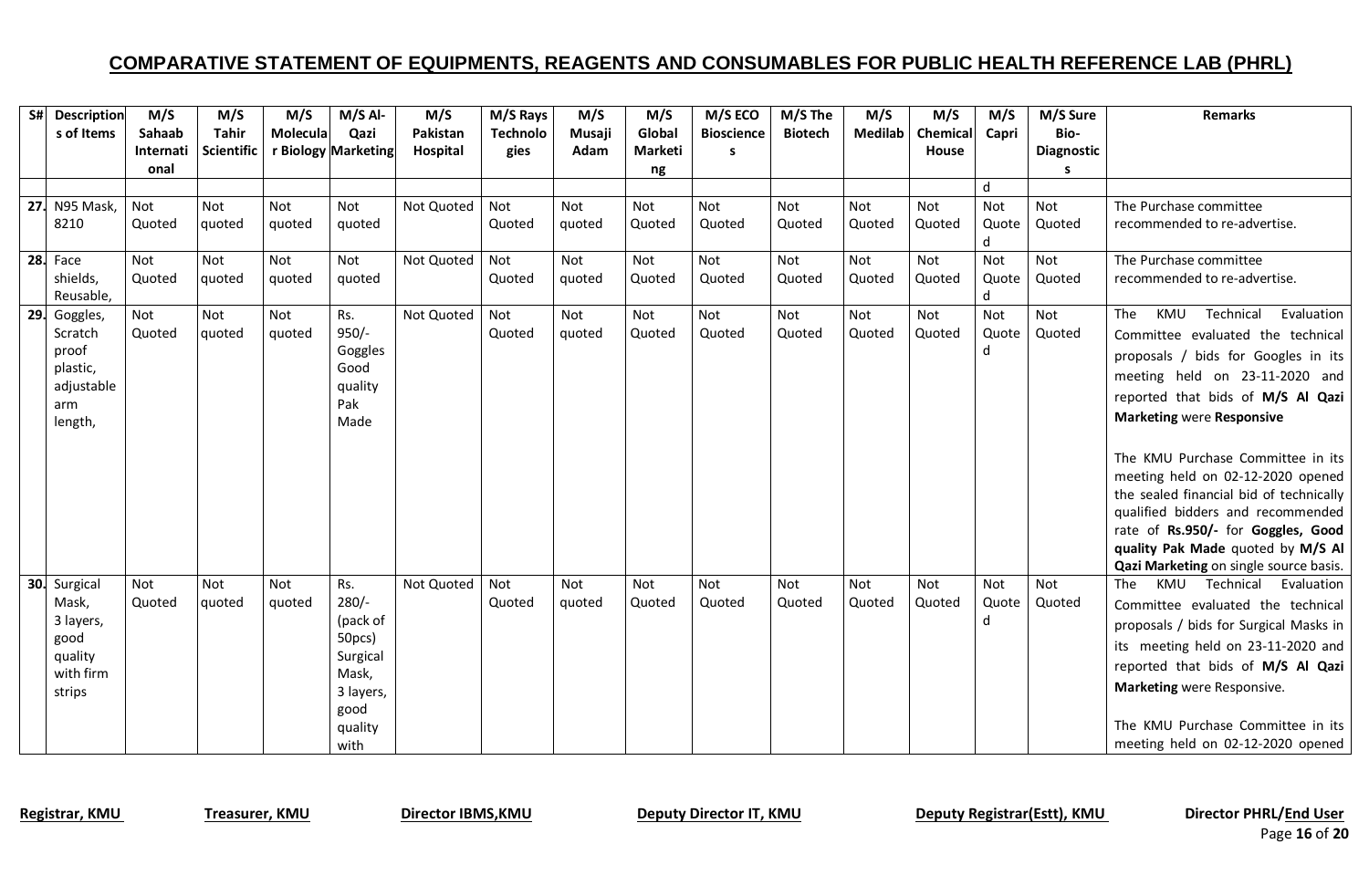| S# | <b>Description</b>   | M/S        | M/S               | M/S      | $M/S$ Al-           | M/S        | M/S Rays        | M/S    | M/S     | M/S ECO           | M/S The        | M/S                 | M/S      | M/S        | M/S Sure          | <b>Remarks</b>                          |
|----|----------------------|------------|-------------------|----------|---------------------|------------|-----------------|--------|---------|-------------------|----------------|---------------------|----------|------------|-------------------|-----------------------------------------|
|    | s of Items           | Sahaab     | <b>Tahir</b>      | Molecula | Qazi                | Pakistan   | <b>Technolo</b> | Musaji | Global  | <b>Bioscience</b> | <b>Biotech</b> | <b>Medilab</b>      | Chemical | Capri      | Bio-              |                                         |
|    |                      | Internati  | <b>Scientific</b> |          | r Biology Marketing | Hospital   | gies            | Adam   | Marketi | s                 |                |                     | House    |            | <b>Diagnostic</b> |                                         |
|    |                      | onal       |                   |          |                     |            |                 |        | ng      |                   |                |                     |          |            | S.                |                                         |
|    |                      |            |                   |          | firm                |            |                 |        |         |                   |                |                     |          |            |                   | the sealed financial bid of technically |
|    |                      |            |                   |          | strips              |            |                 |        |         |                   |                |                     |          |            |                   | qualified bidders and recommended       |
|    |                      |            |                   |          |                     |            |                 |        |         |                   |                |                     |          |            |                   | rate of Rs.280/-(pack of 50pcs) for     |
|    |                      |            |                   |          |                     |            |                 |        |         |                   |                |                     |          |            |                   | Surgical Mask, 3 layers, good quality   |
|    |                      |            |                   |          |                     |            |                 |        |         |                   |                |                     |          |            |                   | with firm strips quoted by M/S Al       |
|    |                      |            |                   |          |                     |            |                 |        |         |                   |                |                     |          |            |                   | Qazi Marketing on single source basis.  |
|    | 31. Gloves,          | Not        | Not               | Not      | Not                 | Not Quoted | Not             | Not    | Not     | Not               | Not            | Not                 | Not      | Not        | Not               | The purchase committee                  |
|    | Powder               | Quoted     | quoted            | quoted   | quoted              |            | Quoted          | quoted | Quoted  | Quoted            | Quoted         | Quoted              | Quoted   | Quote      | Quoted            | recommended to re-advertise.            |
|    |                      |            | Not               |          |                     |            |                 |        |         |                   |                |                     | Not      | d          | Not               |                                         |
|    | <b>32.</b> Shoe      | Not        |                   | Not      | Not                 | Not Quoted | Not             | Not    | Not     | Not               | Not            | Not                 |          | Not        |                   | The purchase committee                  |
|    | Cover,               | Quoted     | quoted            | quoted   | quoted              |            | Quoted          | quoted | Quoted  | Quoted            | Quoted         | Quoted              | Quoted   | Quote<br>d | Quoted            | recommended to re-advertise.            |
|    | <b>33.</b> Ethanol / | Rs.        | Rs. 850/-         | Not      | Rs.                 | Not Quoted | Not             | Not    | Not     | Not               | Not            | Rs.1,380/           | Not      | Not        | Not               | Technical<br>Evaluation<br>The<br>KMU   |
|    | Alcohol              | $1,400/-$  | per liter         | quoted   | $480/-$             |            | Quoted          | quoted | Quoted  | Quoted            | Quoted         | -(2.5 liter) Quoted |          | Quote      | Quoted            | Committee evaluated the technical       |
|    | Commerci             | per liter  | Ethanol /         |          | per liter           |            |                 |        |         |                   |                | Ethanol             |          | d          |                   |                                         |
|    | al Grade             | Ethanol /  | Alcohol           |          | Ethanol             |            |                 |        |         |                   |                |                     |          |            |                   | proposals / bids for Surgical Masks in  |
|    |                      | Alcohol    | Commerci          |          | Comme               |            |                 |        |         |                   |                |                     |          |            |                   | its meeting held on 23-11-2020 and      |
|    |                      | Commerc    | al Grade          |          | rcial               |            |                 |        |         |                   |                |                     |          |            |                   | reported that bids of M/S Al Qazi       |
|    |                      | ia Grade   |                   |          | Grade               |            |                 |        |         |                   |                |                     |          |            |                   | Marketing,<br>M/S<br>Sahaab             |
|    |                      | Make:      |                   |          |                     |            |                 |        |         |                   |                |                     |          |            |                   | International, M/S Tahir Scientific     |
|    |                      | <b>BDH</b> |                   |          |                     |            |                 |        |         |                   |                |                     |          |            |                   | and M/S Medilab were Responsive.        |
|    |                      | Germany    |                   |          |                     |            |                 |        |         |                   |                |                     |          |            |                   |                                         |
|    |                      |            |                   |          |                     |            |                 |        |         |                   |                |                     |          |            |                   |                                         |
|    |                      |            |                   |          |                     |            |                 |        |         |                   |                |                     |          |            |                   | The KMU Purchase Committee in its       |
|    |                      |            |                   |          |                     |            |                 |        |         |                   |                |                     |          |            |                   | meeting held on 02-12-2020 opened       |
|    |                      |            |                   |          |                     |            |                 |        |         |                   |                |                     |          |            |                   | the sealed financial bid of technically |
|    |                      |            |                   |          |                     |            |                 |        |         |                   |                |                     |          |            |                   | qualified bidders and recommended       |
|    |                      |            |                   |          |                     |            |                 |        |         |                   |                |                     |          |            |                   | rate of Rs.480/- for<br><b>Ethanol</b>  |
|    |                      |            |                   |          |                     |            |                 |        |         |                   |                |                     |          |            |                   | Commercial Grade quoted by M/S Al       |
|    |                      |            |                   |          |                     |            |                 |        |         |                   |                |                     |          |            |                   | Qazi Marketing being the lowest.        |
|    |                      |            |                   |          |                     |            |                 |        |         |                   |                |                     |          |            |                   |                                         |
|    |                      |            |                   |          |                     |            |                 |        |         |                   |                |                     |          |            |                   |                                         |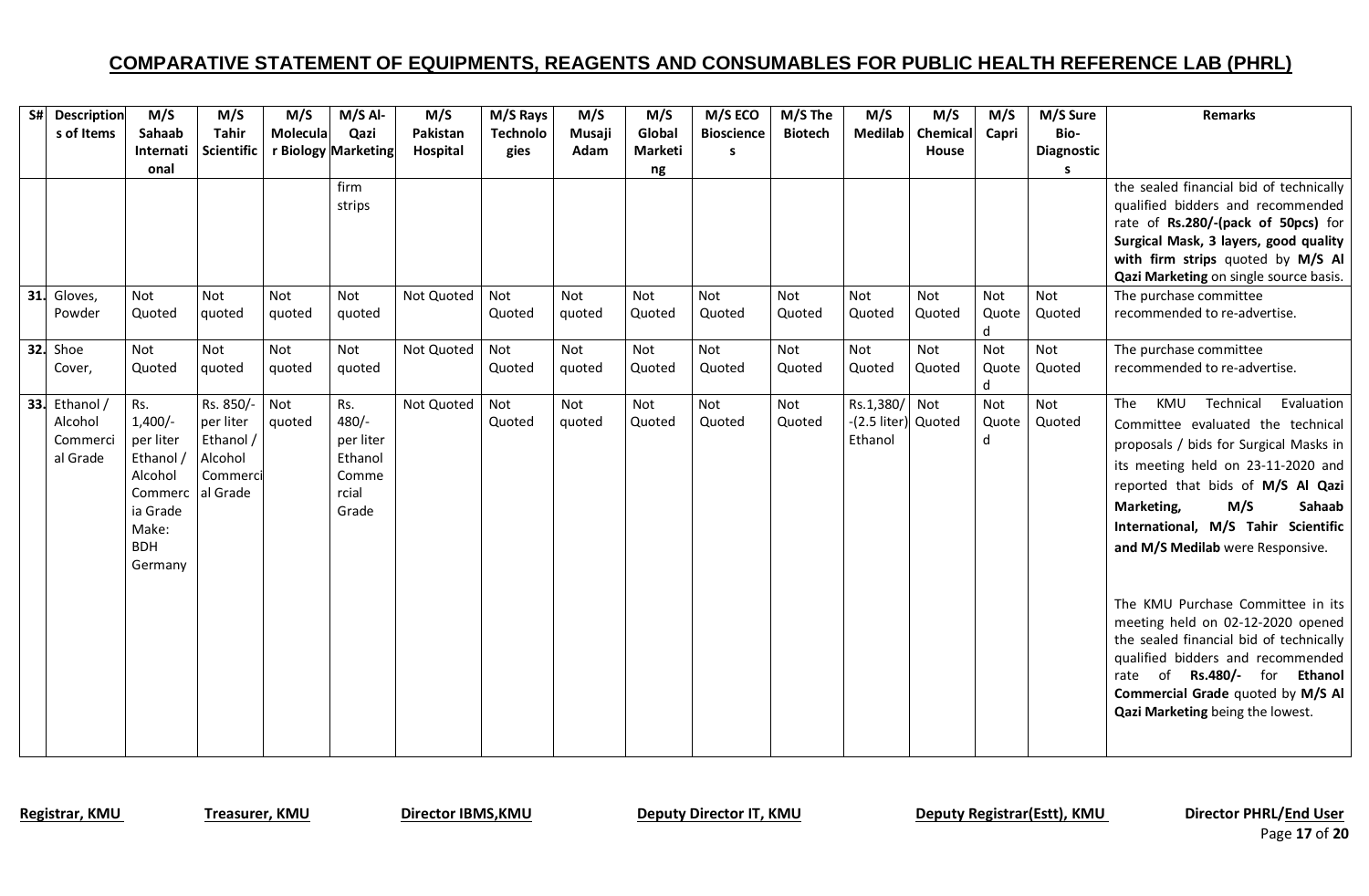| S# Description    | M/S                   | M/S               | M/S      | $M/S$ Al-             | M/S        | M/S Rays        | M/S    | M/S     | M/S ECO           | M/S The        | M/S            | M/S          | M/S   | M/S Sure   | <b>Remarks</b>                          |
|-------------------|-----------------------|-------------------|----------|-----------------------|------------|-----------------|--------|---------|-------------------|----------------|----------------|--------------|-------|------------|-----------------------------------------|
| s of Items        | Sahaab                | <b>Tahir</b>      | Molecula | Qazi                  | Pakistan   | <b>Technolo</b> | Musaji | Global  | <b>Bioscience</b> | <b>Biotech</b> | <b>Medilab</b> | Chemical     | Capri | Bio-       |                                         |
|                   | Internati             | <b>Scientific</b> |          | r Biology Marketing   | Hospital   | gies            | Adam   | Marketi | s                 |                |                | <b>House</b> |       | Diagnostic |                                         |
|                   | onal                  |                   |          |                       |            |                 |        | ng      |                   |                |                |              |       |            |                                         |
| <b>34.</b> Hand   | Rs. 500/-             | Rs. 470/-         | Not      | Rs.                   | Not Quoted | Not             | Not    | Not     | Not               | <b>Not</b>     | <b>Not</b>     | Not          | Not   | Not        | Technical<br>The<br>KMU<br>Evaluation   |
| Sanitizer         | (250ml                | (500ml            | quoted   | $950/-$               |            | Quoted          | quoted | Quoted  | Quoted            | Quoted         | Quoted         | Quoted       | Quote | Quoted     | Committee evaluated the technical       |
|                   | pack)                 | pack)             |          | (500ml                |            |                 |        |         |                   |                |                |              | d     |            | proposals / bids for Hand Sanitizer in  |
|                   | Hand                  | Hand              |          | pack)                 |            |                 |        |         |                   |                |                |              |       |            | its meeting held on 23-11-2020 and      |
|                   | Sanitizer<br>Make: Hi | Sanitizer.        |          | Hand<br>Sanitize      |            |                 |        |         |                   |                |                |              |       |            | reported that bids of M/S Al Qazi       |
|                   | Clean                 | Fast<br>Acting    |          |                       |            |                 |        |         |                   |                |                |              |       |            | Marketing, M/S Sahaab International     |
|                   |                       | hand              |          | Surgiliu              |            |                 |        |         |                   |                |                |              |       |            | and M/S Tahir Scientific were           |
|                   |                       | disinfecta        |          | m Hand                |            |                 |        |         |                   |                |                |              |       |            | Responsive                              |
|                   |                       | nt. Rinse         |          | Rub                   |            |                 |        |         |                   |                |                |              |       |            | The KMU Purchase Committee in its       |
|                   |                       | free and          |          | 500ml                 |            |                 |        |         |                   |                |                |              |       |            | meeting held on 02-12-2020 opened       |
|                   |                       | non               |          |                       |            |                 |        |         |                   |                |                |              |       |            | the sealed financial bid of technically |
|                   |                       | stickycon         |          |                       |            |                 |        |         |                   |                |                |              |       |            | qualified bidders and recommended       |
|                   |                       | tain 80%          |          |                       |            |                 |        |         |                   |                |                |              |       |            | rate of Rs.470/- for Hand Sanitizer     |
|                   |                       | Ethanol           |          |                       |            |                 |        |         |                   |                |                |              |       |            | Make: Hi Clean quoted by M/S Tahir      |
|                   |                       |                   |          |                       |            |                 |        |         |                   |                |                |              |       |            | Scientific being the lowest.            |
| <b>35. PAPR</b>   | Not                   | Not               | Not      | Rs.750,               | Not Quoted | Not             | Not    | Not     | Not               | <b>Not</b>     | Not            | Not          | Not   | Not        | Evaluation<br>KMU<br>Technical<br>The   |
| (Powered          | Quoted                | quoted            | quoted   | $000/-$               |            | Quoted          | quoted | Quoted  | Quoted            | Quoted         | Quoted         | Quoted       | Quote | Quoted     | Committee evaluated the technical       |
| Air               |                       |                   |          | <b>PAPR</b>           |            |                 |        |         |                   |                |                |              | d     |            | proposals / bids for PAPR in its        |
| Purifying         |                       |                   |          | Maxair<br><b>CAPR</b> |            |                 |        |         |                   |                |                |              |       |            | meeting held on 23-11-2020 and          |
| respirator<br>s), |                       |                   |          | System                |            |                 |        |         |                   |                |                |              |       |            | reported that bids of M/S Al Qazi       |
| With              |                       |                   |          | Make:                 |            |                 |        |         |                   |                |                |              |       |            | Marketing were Responsive.              |
| rechargea         |                       |                   |          | MaxAir                |            |                 |        |         |                   |                |                |              |       |            |                                         |
| ble               |                       |                   |          | System                |            |                 |        |         |                   |                |                |              |       |            | The KMU Purchase Committee in its       |
| batteries         |                       |                   |          | <b>USA</b>            |            |                 |        |         |                   |                |                |              |       |            | meeting held on 02-12-2020 opened       |
| and visors        |                       |                   |          |                       |            |                 |        |         |                   |                |                |              |       |            | the sealed financial bid of technically |
|                   |                       |                   |          |                       |            |                 |        |         |                   |                |                |              |       |            | qualified bidders and recommended       |
|                   |                       |                   |          |                       |            |                 |        |         |                   |                |                |              |       |            | rate of Rs.750,000/- for PAPR Maxair    |
|                   |                       |                   |          |                       |            |                 |        |         |                   |                |                |              |       |            | CAPR System, Make: MaxAir System        |
|                   |                       |                   |          |                       |            |                 |        |         |                   |                |                |              |       |            | USA quoted by M/S Al - Qazi             |
|                   |                       |                   |          |                       |            |                 |        |         |                   |                |                |              |       |            | International on single source basis.   |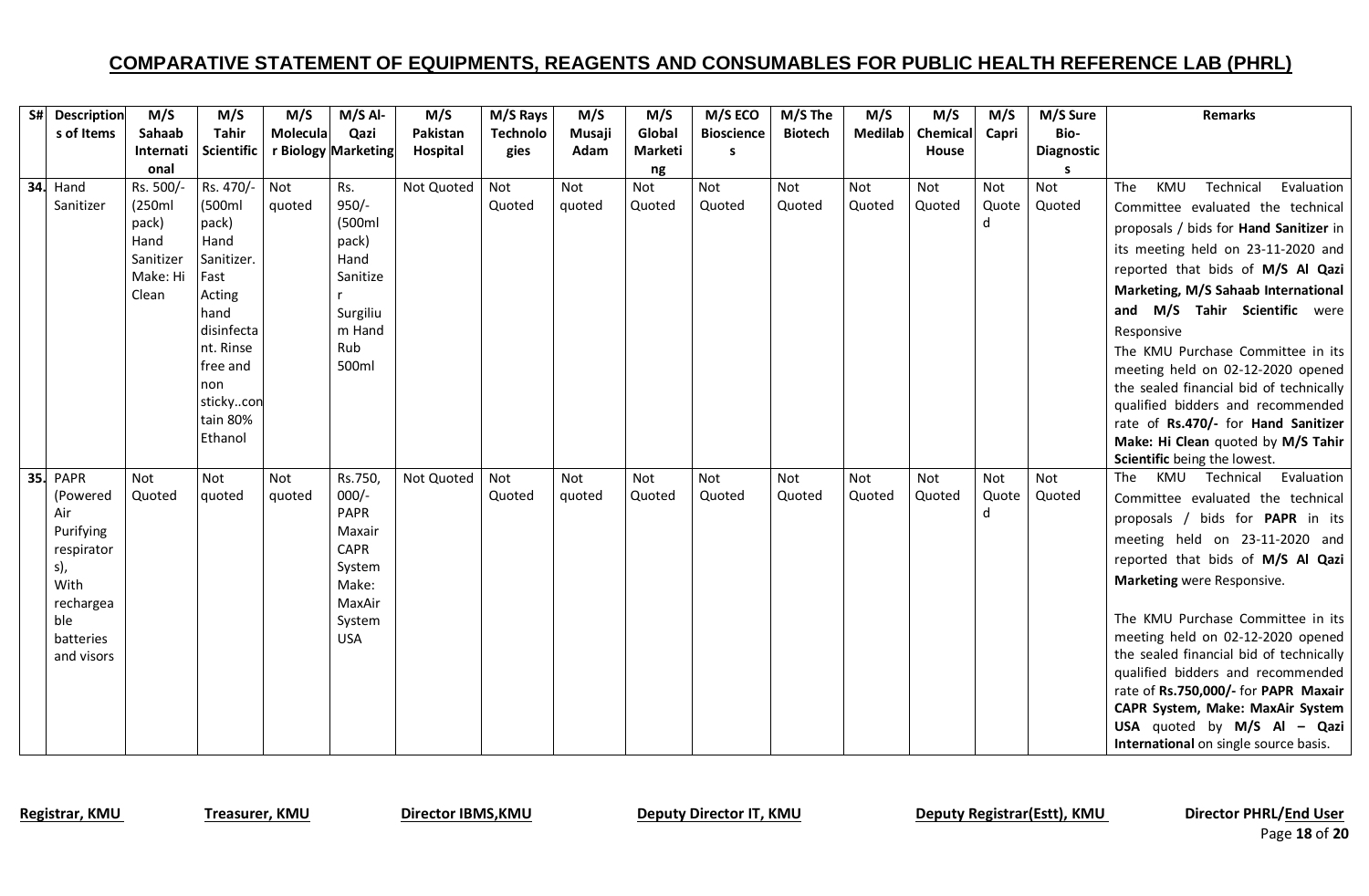| S# Description        | M/S        | M/S               | M/S      | $M/S$ Al-           | M/S                 | M/S Rays        | M/S       | M/S     | M/S ECO           | M/S The        | M/S            | M/S              | M/S   | M/S Sure          | <b>Remarks</b>                                                        |
|-----------------------|------------|-------------------|----------|---------------------|---------------------|-----------------|-----------|---------|-------------------|----------------|----------------|------------------|-------|-------------------|-----------------------------------------------------------------------|
| s of Items            | Sahaab     | <b>Tahir</b>      | Molecula | Qazi                | Pakistan            | <b>Technolo</b> | Musaji    | Global  | <b>Bioscience</b> | <b>Biotech</b> | <b>Medilab</b> | Chemical         | Capri | Bio-              |                                                                       |
|                       | Internati  | <b>Scientific</b> |          | r Biology Marketing | Hospital            | gies            | Adam      | Marketi | s                 |                |                | <b>House</b>     |       | <b>Diagnostic</b> |                                                                       |
|                       | onal       |                   |          |                     |                     |                 |           | ng      |                   |                |                |                  |       | s                 |                                                                       |
| 36. Real Time         | <b>Not</b> | Not               | Not      | Not                 | Rs.3,999,99         | Not             | Non-      | Not     | Rs.5,616,0        | Not            | Not            | Rs.4,768,        | Non-  | Not               | KMU<br>Technical<br>Evaluation<br>The                                 |
| PCR,                  | Quoted.    | quoted            | quoted   | quoted              | $0/-$               | Quoted          | responsiv | Quoted  | $00/-$ .          | Quoted         | Quoted         | 088/             | respo | Quoted            | Committee evaluated the technical                                     |
| 96-well x             |            |                   |          |                     | AriaMX              |                 | e         |         | G8830A            |                |                | CFX96            | nsive |                   | proposals / bids for Real time PCR in                                 |
| $0.1$ or              |            |                   |          |                     | <b>Real Time</b>    |                 |           |         | Agilent           |                |                | Touch            |       |                   | its meeting held on 23-11-2020 and                                    |
| 0.2ml PCR             |            |                   |          |                     | PCR,                |                 |           |         | AriaMX            |                |                | <b>Real Time</b> |       |                   | reported that bids of M/S Pakistan                                    |
| Tube                  |            |                   |          |                     | 96-wel              |                 |           |         | <b>Real Time</b>  |                |                | <b>PCR</b>       |       |                   | Hospital, M/S ECO Biosciences and                                     |
| Capacity,             |            |                   |          |                     | block with          |                 |           |         | <b>PCR</b>        |                |                | Detection        |       |                   |                                                                       |
| 96 well               |            |                   |          |                     | <b>Five Optical</b> |                 |           |         | System,           |                |                | Modular          |       |                   | House<br>Chemical<br>M/S<br>were                                      |
| Plate                 |            |                   |          |                     | Modules.            |                 |           |         | Total             |                |                | thermal          |       |                   | Responsive while M/S Capri Medicals                                   |
| capacity,             |            |                   |          |                     | Open Plate          |                 |           |         | Confidenc         |                |                | cycler           |       |                   | M/S Musaji Adam<br>Non<br>and                                         |
| Excitation            |            |                   |          |                     | Form for all        |                 |           |         | e qPCR            |                |                | platform,        |       |                   | Responsive due to;                                                    |
| Source:               |            |                   |          |                     | type of             |                 |           |         | delivering        |                |                | includes         |       |                   | 1. One LED source as compared to 8                                    |
| dye                   |            |                   |          |                     | chemistries         |                 |           |         | flexibility,      |                |                | C100<br>touch    |       |                   | LEDs per optical modules as                                           |
| specific<br>8LEDs per |            |                   |          |                     | Optical             |                 |           |         | precision,<br>and |                |                | thermal          |       |                   | advertised.                                                           |
| optical               |            |                   |          |                     | Module              |                 |           |         | performan         |                |                | cyclic           |       |                   | 5-Channels provided in the offer<br>2.                                |
| module,               |            |                   |          |                     | included:           |                 |           |         | ce Made:          |                |                | chassis,         |       |                   | but specifications documents                                          |
| Detection             |            |                   |          |                     | FAM/SYBR,           |                 |           |         | Agilent           |                |                | CFX96            |       |                   | shows machine is 4-channels. The                                      |
| Source: 8             |            |                   |          |                     | HEX/VIC/JO          |                 |           |         | Technologi        |                |                | optical          |       |                   | kits provided by the government                                       |
| filtered              |            |                   |          |                     | E, ROX, CY3,        |                 |           |         | es.origin:        |                |                | reaction         |       |                   | were not compatible with this                                         |
| Diodes,               |            |                   |          |                     | CY <sub>5</sub>     |                 |           |         | Malaysia          |                |                | module,          |       |                   | model.                                                                |
| Reaction              |            |                   |          |                     | FDA CFR 21          |                 |           |         |                   |                |                | cables           |       |                   |                                                                       |
| Volume:               |            |                   |          |                     | Part11              |                 |           |         |                   |                |                | ware 02          |       |                   | The KMU Purchase Committee in its                                     |
| 10-50ul,              |            |                   |          |                     | Compliance          |                 |           |         |                   |                |                | user             |       |                   | meeting held on 02-12-2020 opened                                     |
| Standalon             |            |                   |          |                     | with                |                 |           |         |                   |                |                | licenses         |       |                   | the sealed financial bid of technically                               |
| e/With PC             |            |                   |          |                     | software            |                 |           |         |                   |                |                |                  |       |                   | qualified bidders and recommended                                     |
| :06,                  |            |                   |          |                     | Agilent             |                 |           |         |                   |                |                |                  |       |                   | rate of Rs.3,999,990/- for AriaMX<br>Real Time PCR, 96-wel block with |
| Installed             |            |                   |          |                     | Technologi          |                 |           |         |                   |                |                |                  |       |                   | Five Optical Modules. Open Plate                                      |
| Modules               |            |                   |          |                     | es USA.             |                 |           |         |                   |                |                |                  |       |                   | Form for all type of chemistries.                                     |
| (removal              |            |                   |          |                     |                     |                 |           |         |                   |                |                |                  |       |                   | Made: Agilent Technologies USA                                        |
| calibratio            |            |                   |          |                     |                     |                 |           |         |                   |                |                |                  |       |                   | quoted by M/S Pakistan Hospital                                       |
| n.                    |            |                   |          |                     |                     |                 |           |         |                   |                |                |                  |       |                   | being the lowest.                                                     |

Registrar, KMU Treasurer, KMU Director IBMS, KMU Deputy Director IT, KMU Deputy Registrar(Estt), KMU Director PHRL/End User

Page **19** of **20**